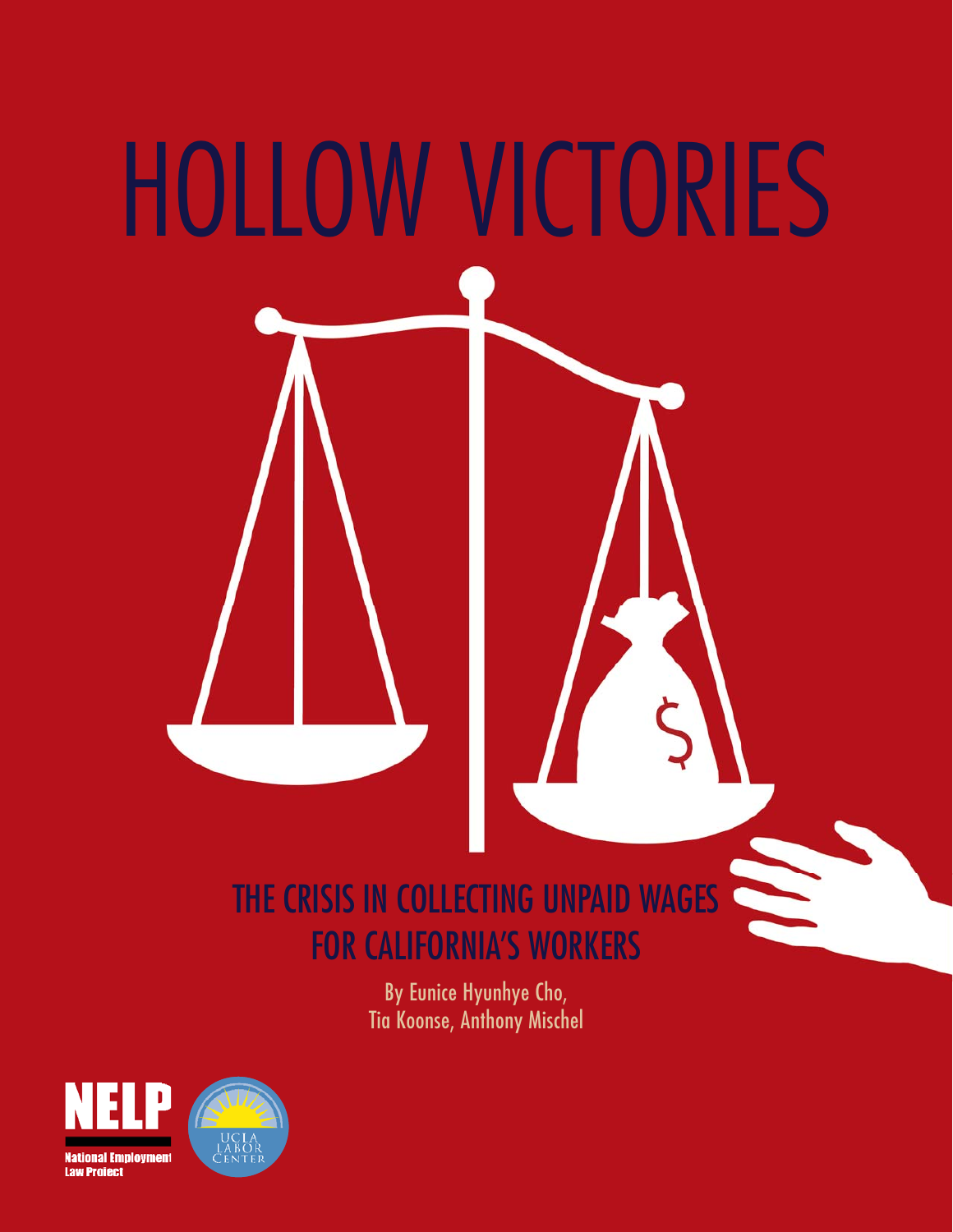# ABOUT NELP

The National Employment Law Project (NELP) is a non-profit legal organization with over 40 years of experience advocating for the employment and labor rights of low-wage and unemployed workers. NELP seeks to ensure that all employees, and especially the most vulnerable ones, receive the full protection of labor standards laws, and that employers are not rewarded for skirting those basic rights.

# ABOUT UCLA LABOR CENTER

For almost fifty years, the UCLA Labor Center has created innovative programs that offer a range of educational, research, and public service activities within the university and in the broader community, especially among low-wage and immigrant workers. The Labor Center is a vital resource for research, education, and policy development to help create jobs that are good for workers and their communities, to improve the quality of existing jobs in the low-wage economy, and to strengthen the process of immigrant integration, especially among students and youth.

National Employment Law Project National Office 75 Maiden Lane, Suite 601 New York, NY 10038 Tel: (212) 285-3025 www.nelp.org

National Employment Law Project California Office 405 14th St. Suite 401 Oakland, CA 94612 Tel: 510-663-5707 www.nelp.org

UCLA Downtown Labor Center 675 S Park View St Los Angeles CA 9005 Tel: 213-480-4155 www.labor.ucla.edu

# AUTHORS

Eunice Hyunhye Cho, National Employment Law Project Tia Koonse, UCLA Labor Center Anthony Mischel, National Employment Law Project

# ACKNOWLEDGMENTS

Thanks to the following individuals and organizations for their assistance in interviewing workers: Natalie Yu, Asian Law Caucus; CARECEN-Los Angeles; Chinese Progressive Association; Maria Aide, Martin Arevano, Jose Beltran, Yvonne Garcia, Maria Hernandez, Flor Rodriguez, CLEAN Carwash Campaign; Dolores Street Community Services; Garment Worker Center; Alejandro Galindo, Hayward Day Labor Center; Sean Briceno, Ruben Guerra, Francisco Morales, La Raza Centro Legal; Carole Vigne, Legal Aid Society—Employment Law Center; Scarlett De Leon, Alexandra Suh, Koreatown Immigrant Workers Alliance; Ana Aldama, Anel Flores, Lilia Garcia-Brower, Jaime Hernandez, Metropolitan Cooperation and Trust Fund; Jose Tello, Lino Ruiz, Neighborhood Legal Services—Los Angeles; Brenda Montano, Emiliano Borgois-Chacon, San Francisco Day Labor Project; Victor Narro, UCLA Labor Center; Oscar Espino, Tania Millan, Matthew Sirolly, Wage Justice Center. Many thanks to Alana Murphy, Ben Kowalczyk, Gabriel Arellano of the UCLA Labor Center for their assistance with researching employer records.

Thanks to Laura Dresser at Center on Wisconsin Strategy for her assistance in accessing data from Wisconsin on the implementation of the state's wage lien law; Mark Bromley and Karen Gurholt at the Wisconsin Department of Justice; Jim Chiolino and Maria Selsor at the Wisconsin Department of Workforce Development; and Ethera Clemons, Deputy Chief, CA DLSE for assistance with Public Records Act requests.

We extend special thanks to Matthew Sirolly of the Wage Justice Center; Neidi Dominguez, CLEAN Carwash Campaign; Alexandra Suh, Koreatown Immigrant Workers Alliance; and Veronica Federovsky, National Day Labor Organizing Network for their assistance with the report and interview process. Annette Bernhardt, Anastasia Christman, Maurice Emsellem, Christine Owens, and Catherine Ruckelshaus of the National Employment Law Project provided substantial contributions and editorial review of this report.

Design: Andrew Jay Bowe, National Employment Law Project

This report was made through the generous support of our funders: Ford Foundation, General Service Foundation, Panta Rhea Foundation, and Public Welfare Foundation.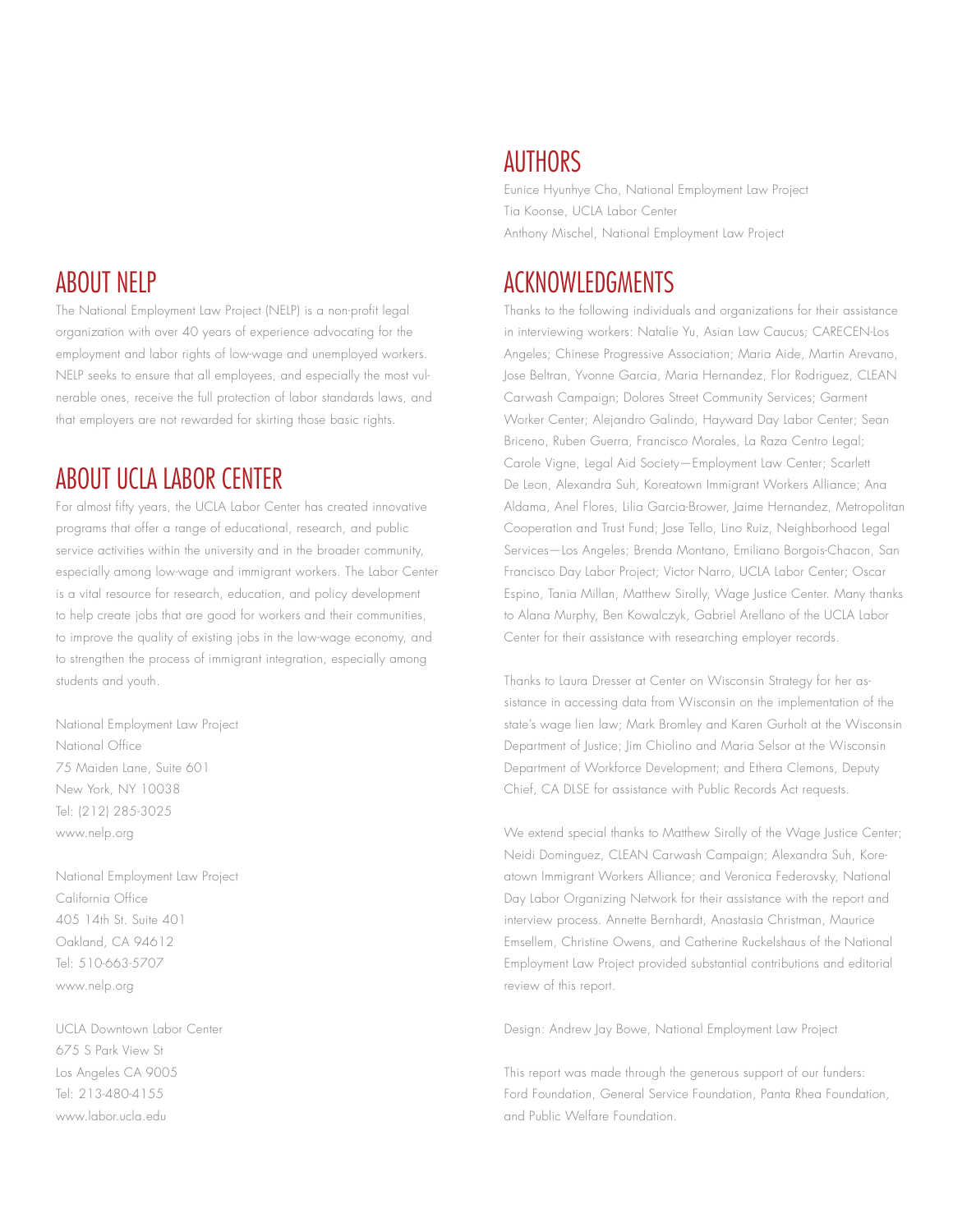# CONTENTS

| I. Executive Summary                                                                                       |    |
|------------------------------------------------------------------------------------------------------------|----|
| II. Wage Theft in California: Why is Collecting Unpaid Wages<br>So Important?                              | 4  |
| III. Crisis in Collections: California Workers Face Significant<br>Difficulties in Collecting Unpaid Wages | 13 |
| IV. Pre-Judgment Wage Liens Result in Higher Rates of Collection                                           | 16 |
| V. Recommendations                                                                                         | 19 |
| <b>VI.</b> Endnotes                                                                                        | 20 |
| Appendix. Data and Methods                                                                                 | 24 |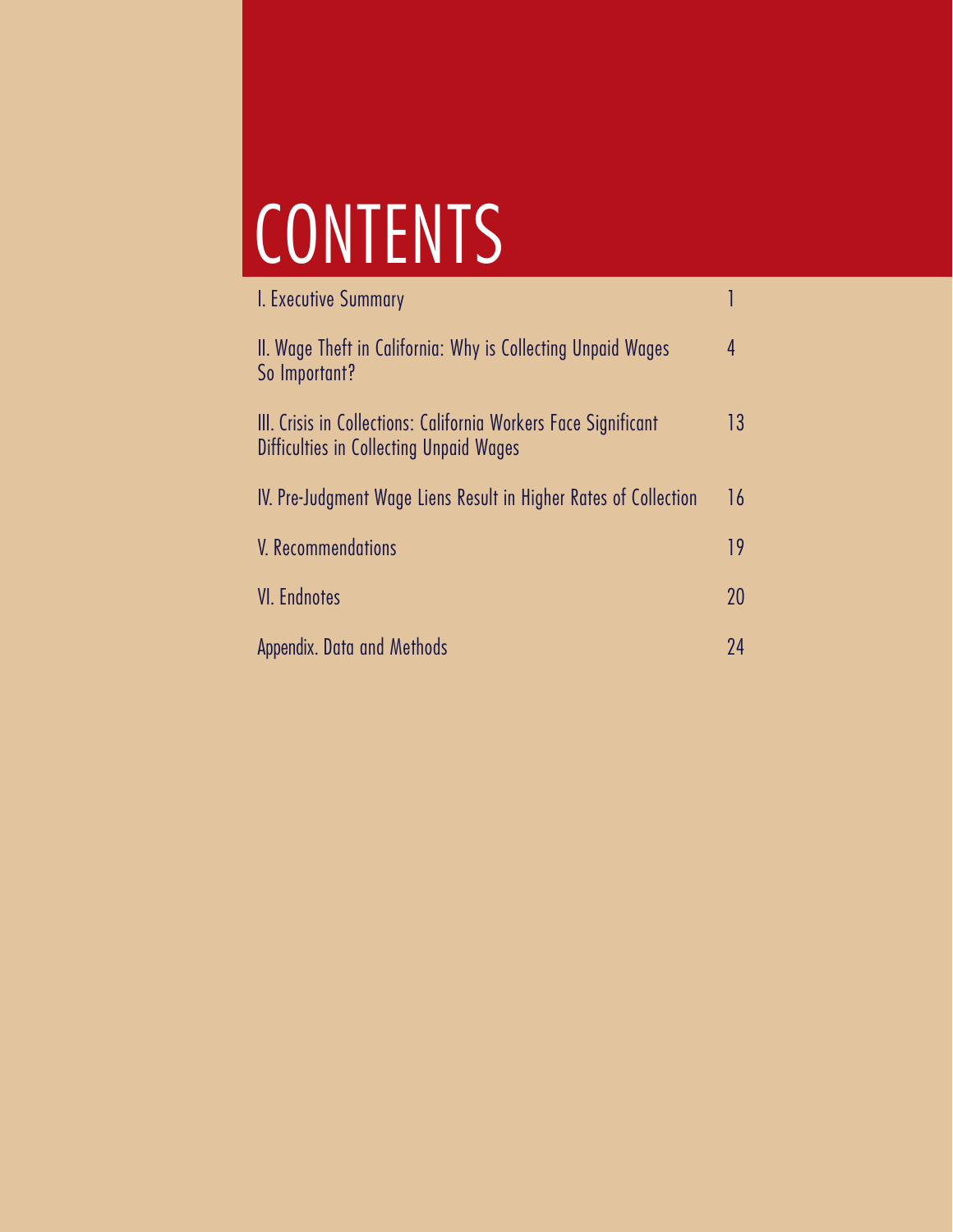"I had high hopes after I found out that a judgment was issued in my favor, but with the news of the [employer's] bankruptcy filing, I have to wait and see what is going to happen. I plan to continue to fight for my wages, but I am realizing that the law seems to protect the companies and individuals who have financial stability and steal wages."

~ D.L., a construction worker. The Labor Commissioner found that he was owed \$17,000 for unpaid wages. Daniel was promised wages at a rate of \$12.50 an hour, but his employer failed to consistently pay workers. After two years, Daniel finally decided to ask his employer for his full wages, but instead of receiving his wages, was fired.

"I won the case but what was it worth if the company did not pay? I was still forced to rent out a room in order to pay rent. I fell behind on bills. I was forced to borrow money. My children had to pass up necessities during this time."

# I. EXECUTIVE SUMMARY

his report exposes a surprising, but unfortunately common problem facing low-wage workers in California and nationwide. Workers whose employers have failed to pay them face serious challenges in recovering their hard-earned wages even after state authorities have found in the workers' favor and have issued a legally binding judgment ordering employers to pay. To a worker who has lost hundreds, if not thousands of dollars in unpaid wages, winning a judgment is often at best a hollow victory. Non-payment or underpayment of wages, moreover, remains rampant nationwide. As a landmark survey of low-wage workers found in 2008, 26 percent of low-wage workers were paid less than the minimum wage in the prior week; 76 percent of those who worked more than 40 hours were not paid the legally required overtime rate. More than two-thirds of low-wage workers have experienced at least one payrelated violation in the previous work week—leading workers to lose an average of \$2,634 annually due to workplace violations.<sup>1</sup>  $\mathbf{r}$ 

The inability of workers and state authorities to enforce judgments and collect payment from unscrupulous employers has widespread effects. Workers who cannot collect their unpaid wages from their employers even after engaging in a complicated legal process—often cannot put food on the table, pay their rent, or keep up with their bills. Workers spend less, and may depend more heavily on social service programs. The failure of employers to pay wages for work that benefits them decreases tax revenue for local and state governments, creates an unfair playing field where law-abiding businesses are unable to compete, and reduces consumption in local economies. Moreover, employers' failure to pay even in the face of a court-ordered judgment undermines faith in the basic operation of our legal system and the enforcement of our state's labor protections. For these reasons, a number of states across the country have enacted, or are considering legislative measures to provide workers with additional tools to collect unpaid wages.<sup>2</sup>

Our study is based on a comprehensive review of records released by the California Division of Labor Standards Enforcement (DLSE), the agency that enforces California's wage laws. Although workers may pursue wage claims through other means, such as the U.S. Department of Labor or in court, DLSE data provides the most comprehensive set of data available statewide. We review data from 2008 until 2011, the most recent available in California. We compare our

<sup>~</sup> E.P., a janitorial worker in California. The Labor Commissioner determined that she was owed more than \$45,000, but she has been unable to collect her unpaid wages from her employer. She was promised pay at a rate of \$8 per hour.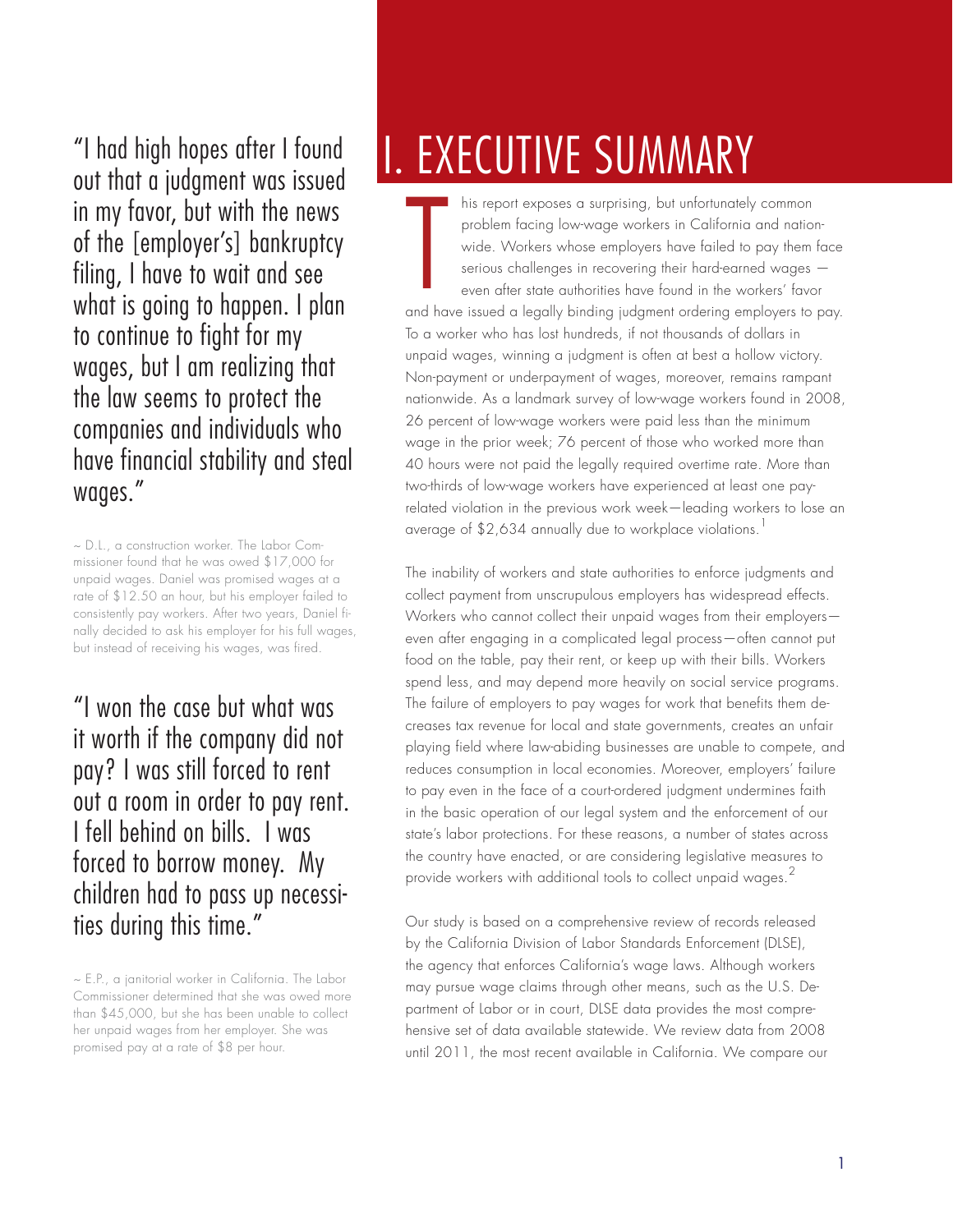# Our findings reveal that a shocking percentage of workers are unable to recover their unpaid wages in California.

findings with data released by the Wisconsin Labor Standards Bureau, Wisconsin Department of Workforce Development, and Wisconsin Department of Justice, which enforce the state's law authorizing workers to place a lien on an employer's property to help enforce wage law protections. We examine Wisconsin data, as the state has the oldest and one of the most extensive wage lien programs in the country. In addition, the study is based on a review of California state corporate records and business registration information.

Our analysis is also informed by in-depth interviews conducted in the Spring of 2013 with fifty workers who have attempted to collect their unpaid wages through legal channels in California.

Our findings, drawn from a comprehensive and statistically significant review of DLSE data, reveal that a shocking percentage of workers are unable to recover their unpaid wages in California. It also finds that workers and state officials alike lack sufficient legal tools to enforce the law and to recover unpaid wages from employers who engage in unscrupulous business practices to avoid payment. As our interviews suggest, all workers—whether they pursue their claims through court or through agencies—face similar challenges in recovering their wages.

• Between 2008 and 2011, workers recovered only 42 percent, or \$165 million of approximately \$390 million in total wages verified as owed by the DLSE. This figure includes amounts agreed to in settlement and after judgment.

- Only 17 percent of California workers who prevailed in their wage claims before the DLSE and received a judgment were able to recover any payment at all between 2008 and 2011.
- Although the DLSE issued awards for unpaid wages of more than \$282 million between 2008 and 2011, workers were able to collect a mere \$42 million—roughly 15 percent—of those awards from their employers.

Our research also finds that workers who try to enforce DLSE judgments for unpaid wages often find that their employers have disappeared, hidden assets, or shut down operations and reorganized as a new entity.

- Employers who did not pay their workers, refused to settle, were found by DLSE to owe wages, and then became subject to a court judgment were more likely than not to have suspended, forfeited, cancelled, or dissolved business status within a year of the wage claim.
- In 60 percent of cases where judgments were issued against business entities by the DLSE, employers who were found to owe their workers for unpaid wages were also found to be "non-active" business entities by the California Franchise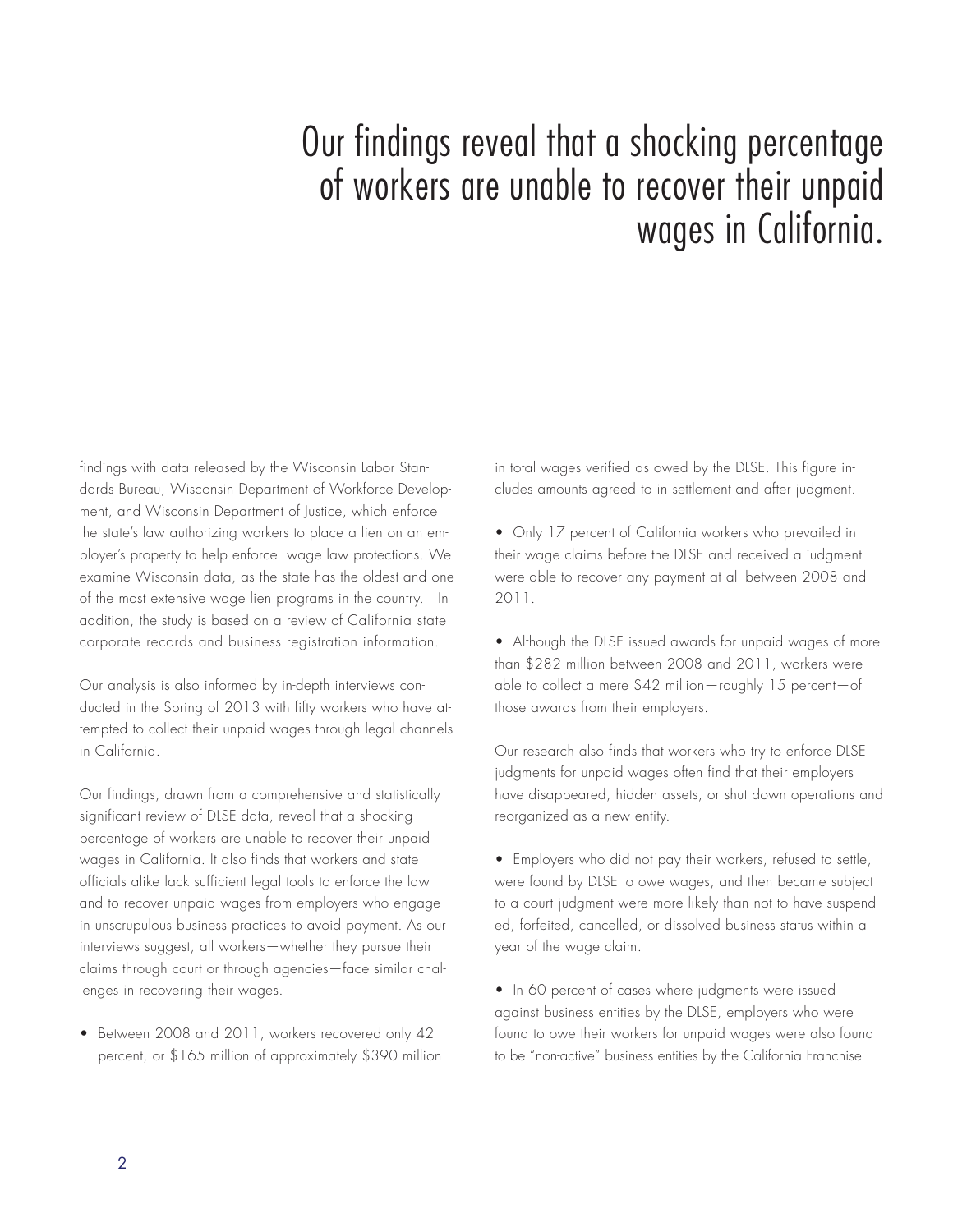California and other states around the country can provide more effective legal tools, such as wage liens, already available in several states, to increase efficiency in the enforcement of judgments for unpaid wages.

Tax Board or the California Secretary of State. "Non-active" businesses include those that have forfeited, cancelled, or dissolved status. In 24 percent of all cases, employers were found to be non-active before the DLSE was able to issue its finding.

The good news is that other states have enacted policy solutions that encourage prompt settlement and promote efficiency in their wage collections process. For example, states like Wisconsin that have enacted laws that authorize the worker to impose a lien on the employer's property in cases involving unpaid wage have higher rates of collection for wage theft.

• In Wisconsin, which does not have an administrative hearing process for wage claims, 80 percent of suits to enforce the wage lien result in some payment of unpaid wages for the worker.

• In cases where wage liens are used to recover unpaid wages for a worker, workers recover 25 percent of the amount found to be owed, more than 1.5 times more than in California.

California and other states around the country can provide more effective legal tools, such as wage liens, already available in several states, to increase efficiency in the enforcement of judgments for unpaid wages. Especially during a time of limited resources, a self-help tool that empowers workers

and provides employers with strong incentives to comply with the law will only benefit the entire state. The report offers the following recommendations:

• Strengthen current wage lien provisions to allow workers to file a temporary pre-judgment hold on employer property.

• Increase resources for collections efforts by state agencies.

• Provide clear educational materials for workers who seek to collect payment upon judgment.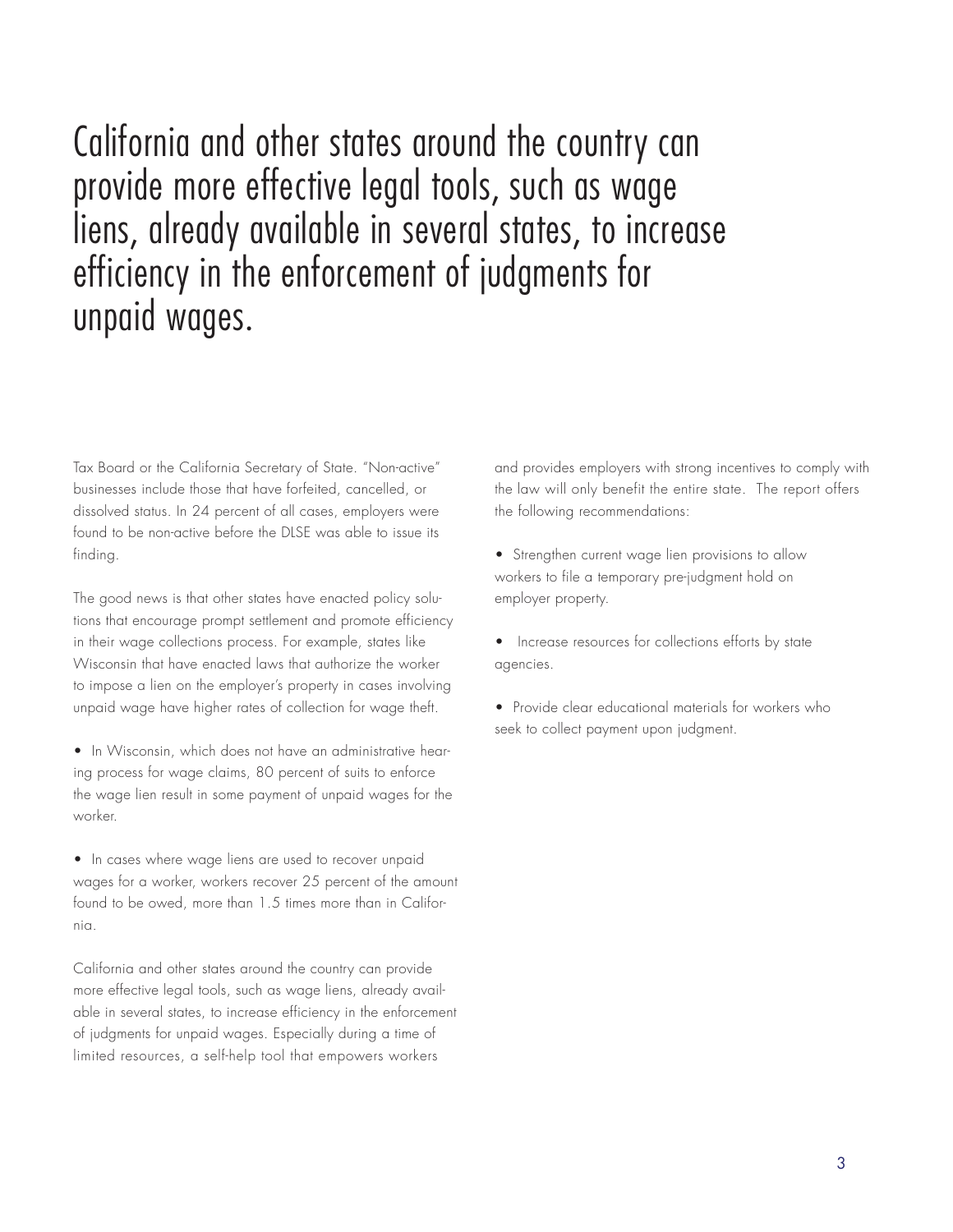# II. WAGE THEFT IN CALIFORNIA: WHY IS COLLECTING UNPA WAGES SO IMPORTAN

# A. WAGE THEFT AND THE LENGTHY WAGE CLAIM AND COLLECTIONS PROCESS IMPOSES SIGNIFICANT COSTS ON CALIFORNIA'S WORKERS, FAMILIES, AND STATE ECONOMY

age theft, or the failure to pay workers the wages owed to them, has become a defining trend of the current labor market. Wage theft includes paying workers less than the minimum wage or agreed-upon wage, requiring employees to work "off the clock" wed to them, has become a detining trend of the<br>current labor market. Wage theft includes paying<br>workers less than the minimum wage or agreed-upc<br>wage, requiring employees to work "off the clock"<br>without pay, failing to pa fees from wages owed, or simply not paying a worker at all. Pay violations are shockingly high in low-wage industries across the economy, including retail, restaurant and grocery stores; domestic work and homecare; manufacturing, construction, and janitorial services; car washes, and beauty and nail salons.<sup>3</sup>

Non-payment or underpayment of wages, moreover, remains rampant in our economy. As a landmark national study found, 26 percent of low-wage workers were paid less than the minimum wage in the prior week; 76 percent of those who worked more than 40 hours were not paid the legally required overtime rate. More than two-thirds experienced at least one pay-related violation in the previous work week leading workers to lose an average of \$2634 annually due to workplace violations.<sup>4</sup>

California's workers are no different. Despite strong protections against wage theft in California's labor code, wage theft remains a widespread problem. As the same study found, low-wage workers in Los Angeles experienced significant violations of labor and employment laws. Almost 30 percent of workers surveyed were paid less than the minimum wage in the previous week, and almost 80 percent of workers who worked more than 40 hours a week were not paid the legally required overtime rate of pay. In any given week, an estimated 654,914 workers in Los Angeles face one pay-related violation. Based on this estimate, low-wage workers in Los Angeles lose more than \$26.2 million per week as a result of employment and labor law

 "I had to go and find help, asking people to lend me money to cover my rent and bills. There were even days where I had nothing to eat, and I had to go look for donations to find food for my family. This made me feel very depressed. I am disappointed because we are constantly told that workers have rights . . . but it seems that employers have the upper hand in these situations, and can get away with robbing our wages."

~ L.C., a janitorial worker who earned \$9.00 an hour. After her employer began having financial problems, it did not regularly pay workers even though they kept working at the employer's behest. The Labor Commissioner ultimately found that L.C. was owed \$12,000 by her employer, but she has not been able to collect her unpaid wages.

"I fell behind on rent. I borrowed money. I was unable to give my kids everything they needed. I had to leave my place and rent a smaller unit. I had to get another job. I felt upset and powerless not to collect the wages I was owed."

~ N.P., a janitorial worker who earned \$8.00 per hour. Although the Labor Commissioner found that she was owed approximately \$5,000 in unpaid wages, she has been unable to collect from her employer.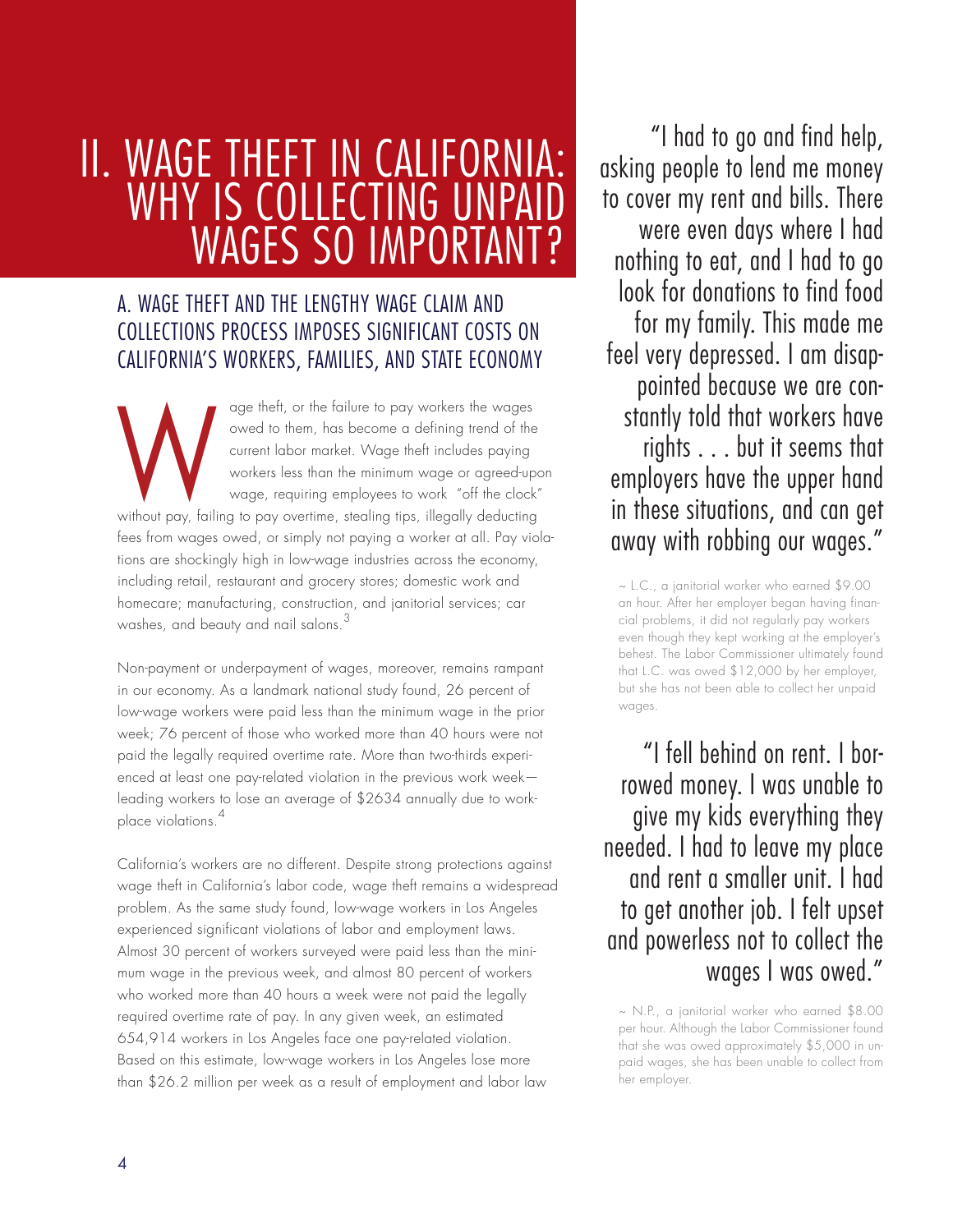

Restaurant workers in Los Angeles, CA try to collect their unpaid wages from their employer, March 4, 2013. Photo credit: Stefanie Ritoper



Workers in Los Angeles, CA march against wage theft. Photo credit: Stefanie Ritoper

violations—wages that would otherwise circulate through the local economy for the purchase of basic necessities.<sup>5</sup>

Wage theft imposes significant costs on California's economy. When employers fail to pay their workers, the state loses valuable revenue in payroll taxes. Moreover, when employers fail to pay required penalties on judgments for unpaid wages or other labor violations, the state loses critical revenue. In 2011-12, the DLSE, through its Bureau of Field Enforcement, assessed \$39,772, 344 in penalties for labor violations, but was able to collect only 20 percent of these penalties—meaning that over \$31 million that would otherwise go to the General Fund went uncollected. Only 10 percent of penalties issued for minimum wage and overtime violations were paid. $^6$  In a sense, taxpayers are subsidizing unscrupulous and law-breaking behavior by these employers.

Wage theft hurts communities and other businesses that abide by the law. Unpaid wages also means that fewer dollars circulate to local businesses, stunting economic recovery, depressing employment by small businesses, limiting local sales tax collections, and diminishing opportunities for local economic development. Even other businesses are hurt; when responsible employers must compete with unscrupulous employers, the result is a race to the bottom that threatens to bring down standards throughout the entire labor market.

During the Spring of 2013, we conducted in-depth interviews of 50 low-wage workers in California who have attempted to collect their unpaid wages through legal channels. Our interviews revealed the following concerns with the current unpaid wages collections process in California:

• WAGE THEFT OCCURS IN MANY FORMS. Some workers reported that employers paid them with invalid checks with insufficient funds; other employers simply stopped issuing workers their paychecks at all because the company had run out of money. Other employers would fail to pay their workers, and when pressed, would break promises to pay at a later date. Still other employers forced workers to record fewer hours than actually worked on their timesheets, or failed to pay for overtime. More often than not, workers reported that patterns of wage theft occurred over a lengthy period of time, lasting months or even years. Some workers felt "strung along" by their employers, who would provide small or partial payment over time to keep workers from leaving.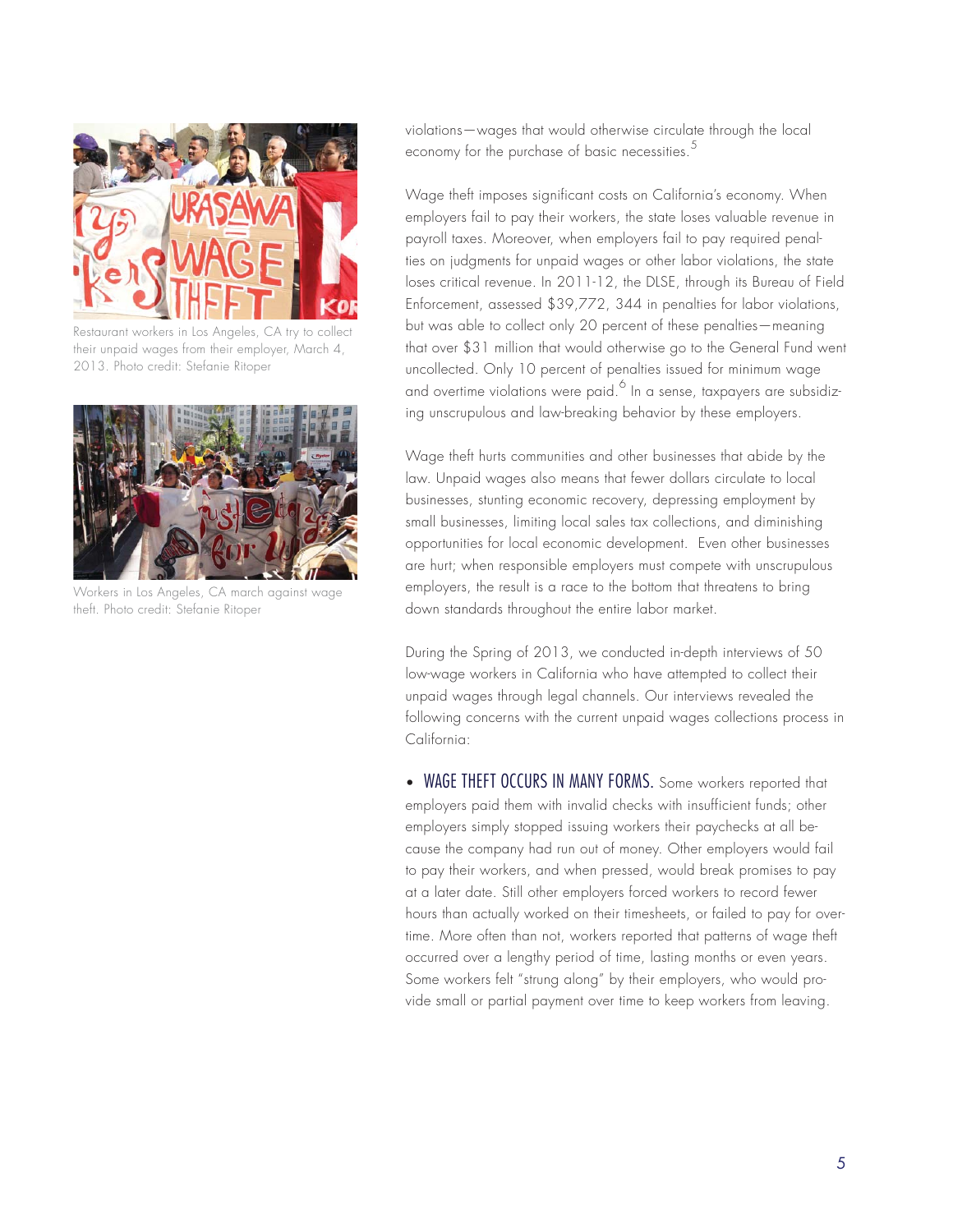#### • WORKERS CHOSE TO FILE WAGE CLAIMS OR A PRIVATE LAWSUIT OUT OF ECONOMIC DESPERATION, AND TO STOP ABUSE AND EXPLOITATIVE

CONDITIONS ON THE JOB. Workers reported that they decided to try and recover unpaid wages due to economic need, feelings of exploitation and abuse, and injury. As one worker explained, "I needed my money, and I had to pay my bills. No one wants to work for free." Several other workers explained that wage violations were widespread in the workplace, and acted out of concern for themselves and other workers.

#### • IN MANY INSTANCES, WORKERS FACED RETALIATION FROM THEIR EMPLOYERS AFTER FILING WAGE CLAIMS. Several workers reported that

their employers lowered wages, fired them, or threatened to call the police or immigration enforcement after learning that workers had filed a wage claim or lawsuit. These reports echo prior data on retaliation against low-wage workers: the same national study found that 43 percent of workers who made a complaint or attempted to form a union experienced one or more forms of retaliation.<sup>7</sup>

#### • THE LENGTHY DURATION OF THE WAGE CLAIM AND COLLECTIONS PROCESS, INCLUDING THE DLSE PROCESS AND PRIVATE LAWSUITS, CAUSED SEVERE ECONOMIC DISTRESS ON WORKERS AND THEIR FAMILIES. Workers

suffered serious economic harm as a result of unpaid wages and the subsequent length of the collections process. Several workers reported going without food or medicine and difficulty in paying bills and rent as a result of unpaid and uncollected wages.

#### • EVEN AFTER WORKERS HAD WON THEIR WAGE CLAIM AT THE DLSE OR IN COURT, THEY HAD FEW CLEAR METHODS TO COLLECT PAYMENT FROM THEIR EMPLOYERS. WHEN WORKERS WERE ABLE TO COLLECT PAYMENT, IT WAS FOR A FRACTION OF THEIR AWARD. Workers reported general confu-

sion in finding methods to collect payment from their employers after a judgment by a court or DLSE had issued. Many workers received conflicting information about collection methods. Some workers who contacted separate attorneys to aid them in collection found that their employers had transferred assets or changed business licenses or names to avoid collection. Other workers who agreed to collections in installment plans only received payments for a short time and were not fully paid. Several workers expressed regret for having invested time in the wage claim process. As one worker noted, "although I won, I ended up losing, because I spent a lot of time and money on my wage claim, but walked away with nothing."



Workers and advocates in Los Angeles, CA, describe the difficulty of working on minimum wage, particularly as frequent victims of wage theft. Photo credit: Stefanie Ritoper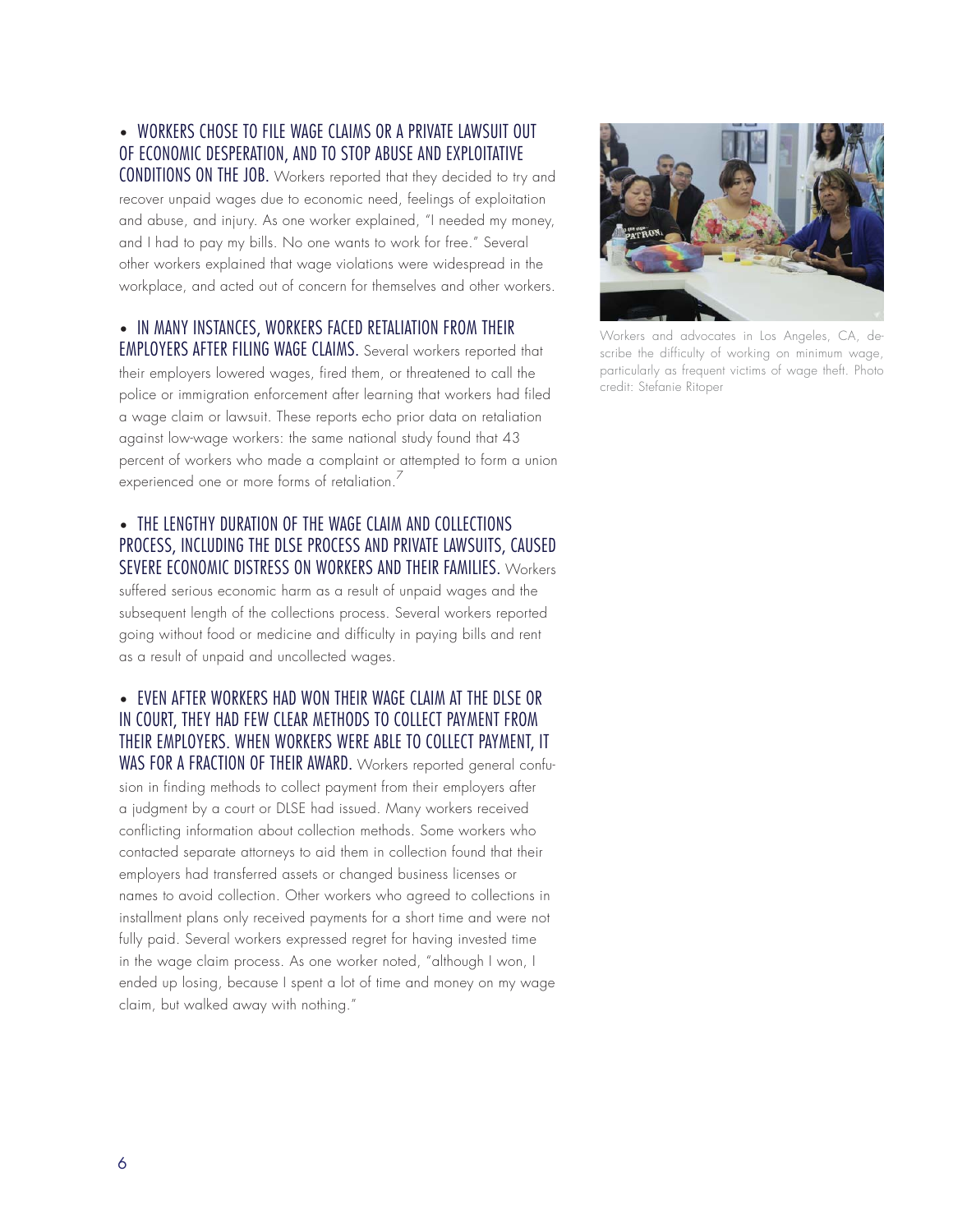DLSE Wage Claim Steps



### B. HOW CAN WORKERS TRY TO RECOVER WAGES IN CALIFORNIA?

There are two primary ways to recover money lost through wage theft in California, both of which require significant time and resources from workers themselves. Pursuing a claim for lost wages can require encounters with multiple state offices and the court system and patience and legal skills that may be beyond all but the most motivated of workers. First, workers can go to the Division of Labor Standards Enforcement (DLSE) (also called the Labor Commissioner) to seek recovery of unpaid wages, overtime, meal and rest breaks, and other damages.<sup>8</sup> Workers can also ask the Bureau of Field Enforcement (BoFE) of the DLSE to investigate and cite the employer. Second, workers can file smaller wage claims in the Small Claims court of the Superior Court where they live, or they can bring a lawsuit in state or federal court, either for themselves or as part of a class or collective action.

DLSE. Workers who take their complaint to DLSE begin the process by filling out a simple form, identifying the problem and the name of the employer.  $9$  DLSE then sets a date for an investigatory settlement conference, at which time a deputy labor commissioner tries to determine the nature of the claim, the probability of success, and the possibility of settlement. The employer may appear but is not obligated to do so.<sup>10</sup> At this stage, the DLSE will dismiss invalid claims, or try to encourage the parties to reach a settlement agreement if the claim is found to be valid. If the case does not result in a settlement agreement, it proceeds to a hearing where both parties may be present, where a Hearing Officer decides the case.<sup>11</sup> At the end of the hearing, the Hearing Officer will

issue an Order, Decision, or Award (ODA), which indicates which party prevailed and how much money is owed.<sup>12</sup> Either party may appeal the ODA to the Superior Court. After the appeal period has passed, DLSE may obtain a judgment from the court, which legally permits the holder of the judgment to seize the debtor's assets.

BUREAU OF FIELD ENFORCEMENT. Workers can ask the DLSE to investigate wide-spread or systemic wage theft by their employer through the Bureau of Field Enforcement (BoFE). A BoFE investigation can result in a citation against the employer for unpaid wages or a civil suit brought by DLSE on behalf of the workers. Any assessment, penalty, or successful civil suit is subject to the same collection rules described below.

GOING TO COURT. Workers who choose not to go to the Labor Commissioner can also try to enforce their claims in court. Claims in small claims court must be less than  $$10,000.00$ ,  $^{13}$  and workers receive little assistance in preparing their cases. Workers are largely on their own in calculating the wages due, drafting the initial complaint, proving their case, and serving the legal papers on the employer. Workers may also hire an attorney to file a civil suit for statutory damages as well as any other claim in the appropriate federal or state Superior Court.<sup>14</sup> However, this not typically a viable option for many low-wage workers, who may have difficulty convincing an attorney to take a case where low to no attorney fees are likely. These cases proceed like any other civil case and, if successful, could result in a judgment that is subject to the same collection rules, as described below.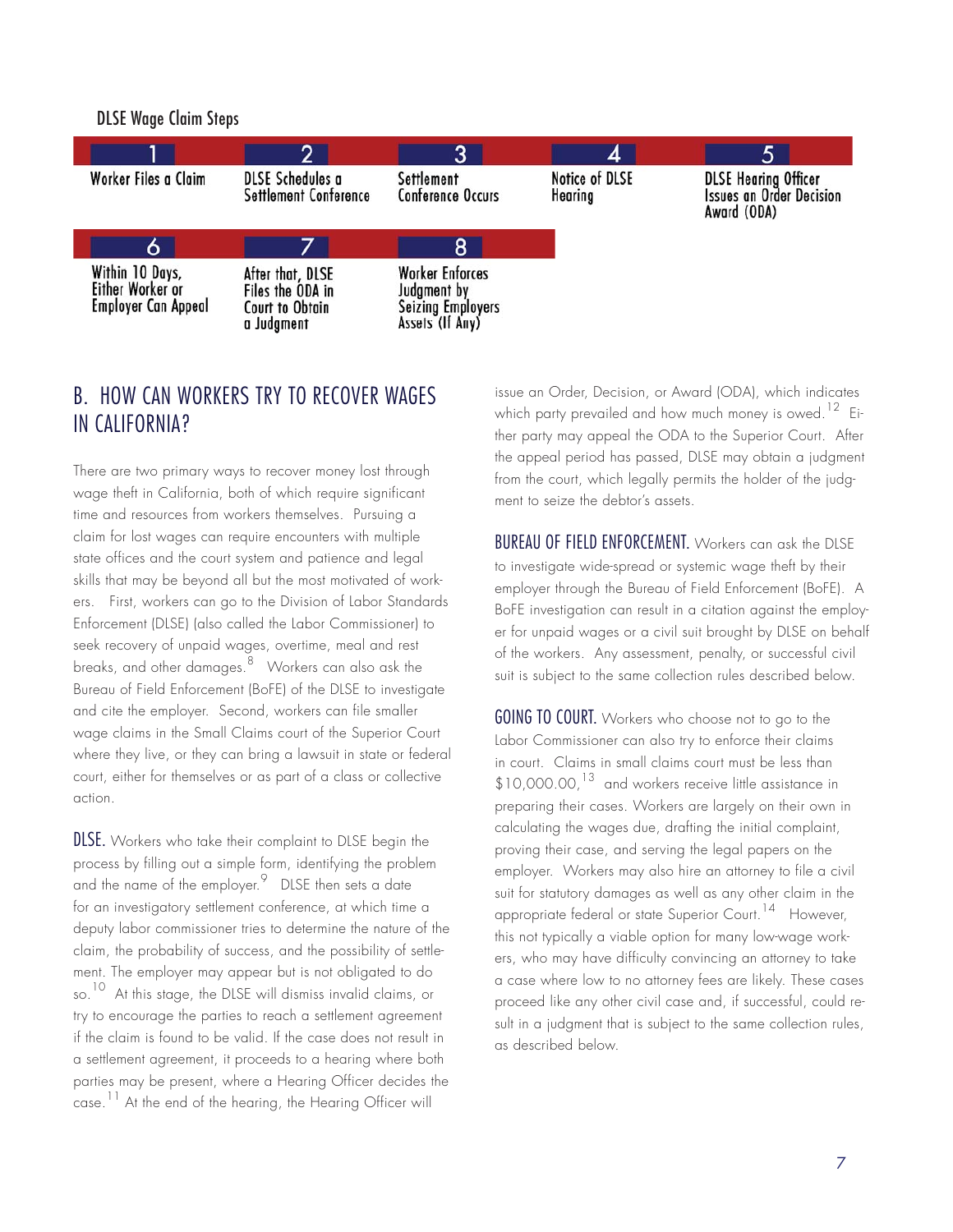### C. ONCE A JUDGMENT IS ISSUED, WHAT TOOLS ARE CURRENTLY AVAILABLE FOR WORKERS TO COLLECT UNPAID WAGES?

Once a worker is awarded a judgment for lost wages, there are a number of paths under California law by which he or she may try to collect unpaid wages. Once again, the process may be lengthy, has many barriers for low-wage workers, and all too often is ultimately unsuccessful.

• PRE-JUDGMENT ATTACHMENTS. Pre-judgment attachments are a special type of seizure that enables a sheriff to take control of the property of a debtor until a case is decided.<sup>15</sup> This keeps a debtor from selling, hiding, or disposing of the property until the debt is paid or the attachment is released. However, unlike a lien, an attachment can be very burdensome because the property owner may be deprived of the use and possession of the property while the case is pending. The pre-judgment attachment process is often used because the employer's assets may otherwise be dissipated, transferred, or lost.

WHY THIS IS NOT AN EFFECTIVE TOOL: Pre-judgment attachments are currently available only for civil cases brought in court, not for DLSE claims.<sup>16</sup> Obtaining pre-attachments in civil suits can require a substantial expenditure of attorney resources as well as sufficient funds for posting bonds.

• POST-JUDGMENT LIEN. Post-judgment liens are available for any re- $\frac{1}{2}$  corded judgment, including DLSE wage claims.<sup>17</sup> Like a pre-judgment lien, the post-judgment lien places a hold on a debtor's property to prevent it from being hidden, sold, or disposed of until the debt is paid or the lien is released. In order to obtain a post-judgment lien, a worker needs to ensure that the DLSE records the ODA as a judgment. The worker then has to obtain an Abstract of Judgment, and must identify what real property the employer possesses, as well as the county in which the property is located. The worker can then record the Abstract in those counties and wait for the employer to attempt to sell or transfer the property. Additionally, workers can enforce the liens through, for example, bank garnishments (if if the worker has the employer's banking information and if the account is still open), or marshals as keepers in a business establishment.18

WHY THIS IS NOT AN EFFECTIVE TOOL: If the employer does not own real property, real property judgment liens are likely useless. In ad-

"On one level, it feels good. It was really good that the truth came out, that the power of the employer could be overcome. . . On another level, it is also something negative. It's like there was no result. . . It makes me really sad. It's emotionally challenging, so I try not to think about it. I worked so long, and I still did not receive any pay for my hours . . . I will keep trying."

~ Leandra de Souza, a domestic worker who was issued a judgment for \$72,000 for unpaid wages and penalties by the Labor Commissioner. She has been unable to collect any of her wages from her former employer, even after writing multiple letters and calling an attorney. Luz supports herself and two children, as well as a sick mother.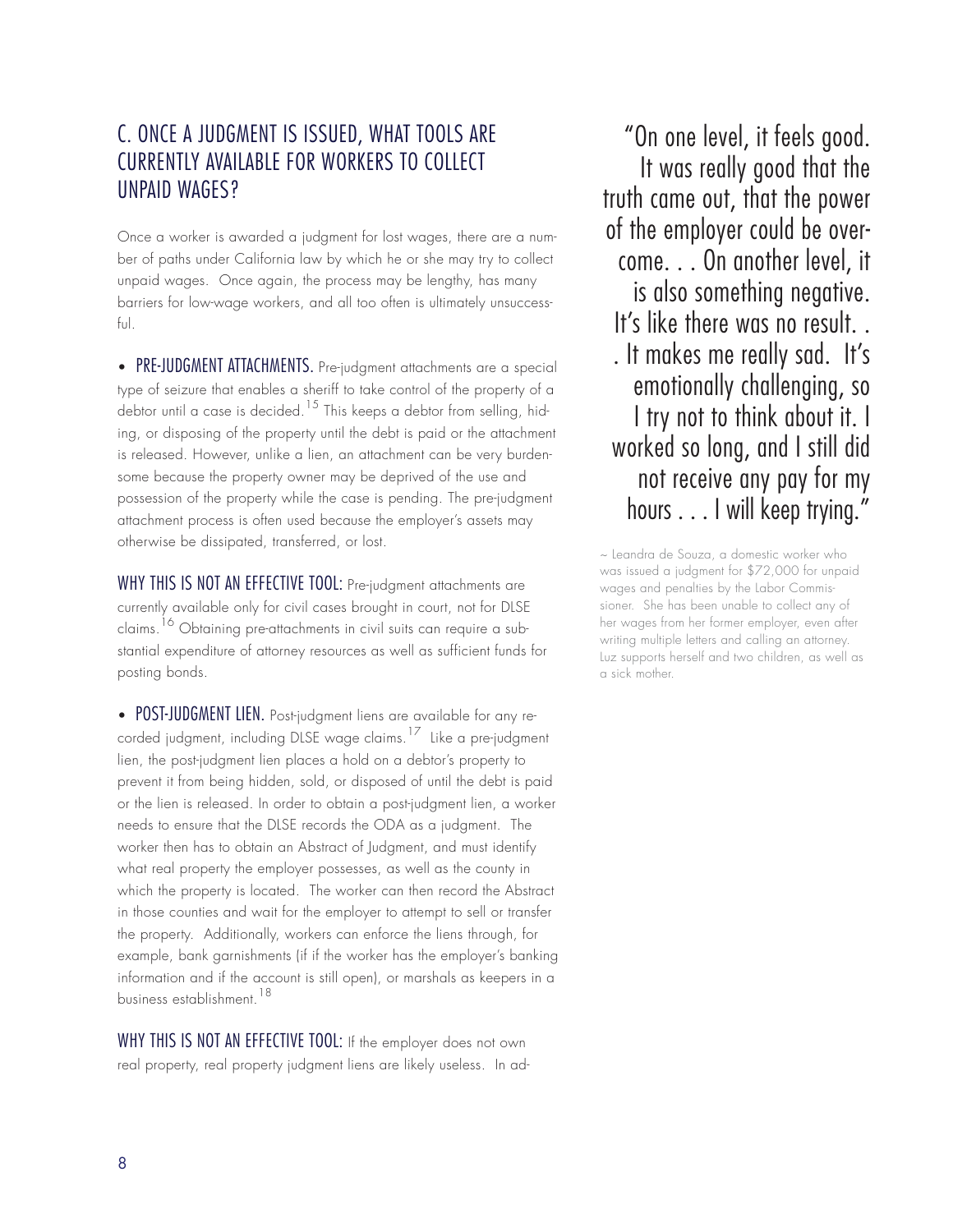dition, these procedures are highly technical and potentially expensive. Whoever is collecting the judgment has to know where existing assets are located and have the legal and financial means to seize the assets. A post-judgment lien is not useful against employers who have declared bankruptcy or have hidden their assets.

• **MECHANIC'S LIEN.** Construction workers are able to use mechanics' liens, which have proven an effective tool to collect on wage claims. A mechanic's lien is a "hold" against your property, filed by an unpaid contractor, subcontractor, laborer, or material supplier, and is recorded with the county recorder's office. If unpaid, it allows a foreclosure action, forcing the sale of the property in lieu of compensation.<sup>19</sup> In short, a mechanic's lien allows a worker to record a lien on the property improved by the worker's labor and to foreclose on that lien should the employer property owner not pay the worker. Legally, the homeowner is ultimately responsible for payment — even if it already have paid the direct contrac- $\frac{1}{10}$  20

WHY THIS IS NOT AN EFFECTIVE TOOL: Mechanics' liens are available only to a small subset of workers: construction workers. However, advocates who have used mechanics' liens report a stronger willingness on the part of employers to resolve the claim because it draws the attention of a property owner, and encourages settlement.<sup>21</sup>

• COLLECTION AGENCIES. Collection agencies are one choice for workers who hold unpaid judgments.

WHY THIS IS NOT AN EFFECTIVE TOOL: Most wage theft judgments are under the minimum threshold for collection agencies.<sup>22</sup> Collection agencies work on contingency and often require a fee equal to 50 percent of the money collected.<sup>23</sup> Thus, collection firms are not a reasonable alternative for low-wage workers who are trying to survive at or near the minimum wages due them.

• COLLECTION BY THE DLSE. When an ODA is in the worker's favor and there is no appeal, the DLSE asks the court to enter an Order, Decision, or Award (ODA) as a judgment against the employer. Workers who do not try to collect the judgment

#### Figure 1. Total Amount Awarded v. Total Amount Collected by the Judgment Enforcement Unit of DLSE



Source: Division of Labor Standards Enforcement Judgment Collections Data, 2008-2011

themselves may assign the judgment to the DLSE to attempt collection.

WHY THIS IS NOT EFFECTIVE: Between 2008 and 2011, DLSE's collection unit collected only 12 percent of the amount awarded, likely due in large part to lack of effective wage collection tools and employer insolvency. For some period of time, DLSE had a working agreement with the California Franchise Tax Board to collect wage judgments through intercepting tax refunds from employers with outstanding judgments. This program was at best marginally successful. For example, in FY 2010-2011, FTB collected \$1.7M on wage claims referred by DLSE. This represented recovery on less than 20% of the cases referred and two percent of the total amount of money awarded in ODAs issued in that year.<sup>24</sup>

Although these avenues may appear to be a long list of options, most low-wage workers cannot effectively access these remedies.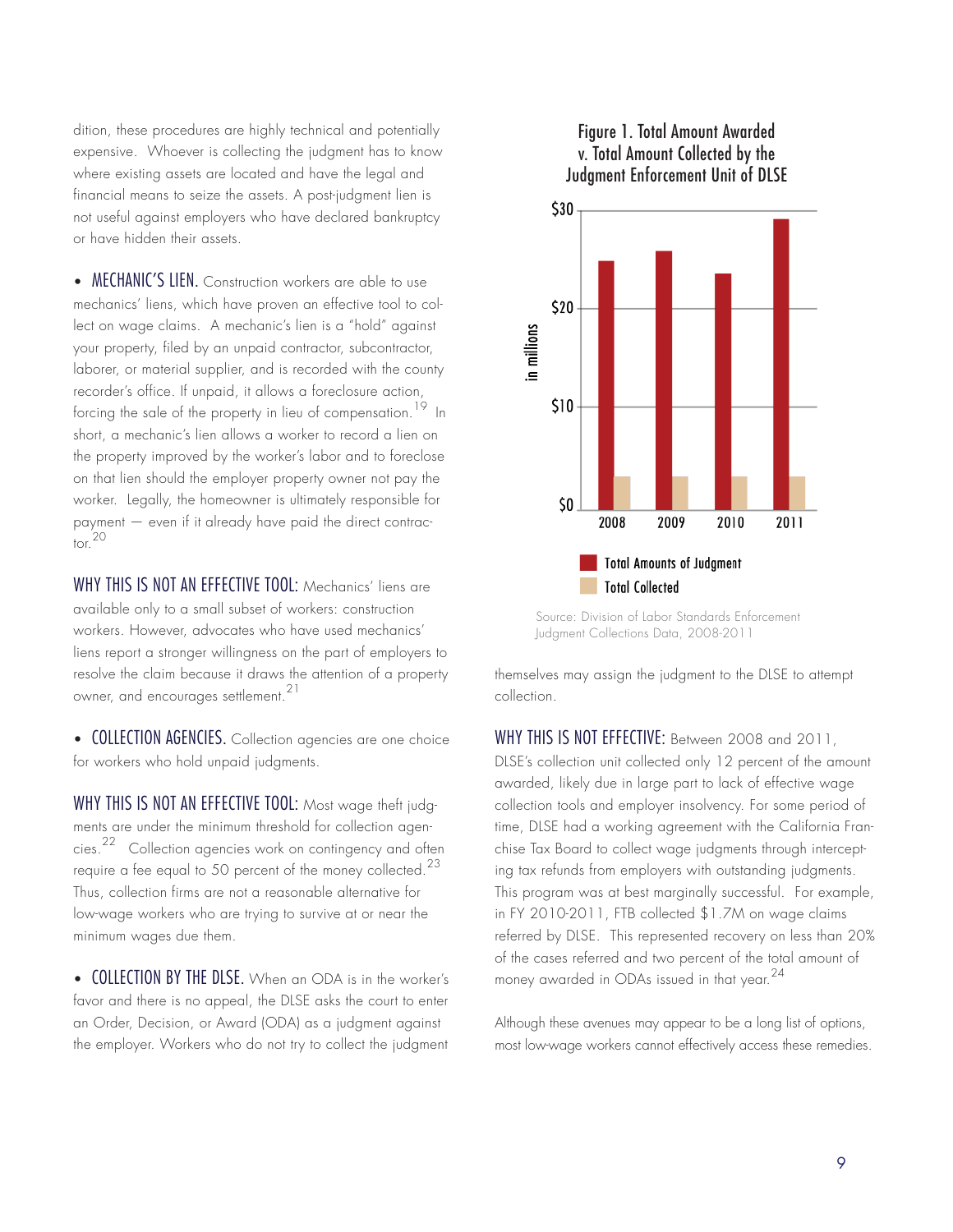Workers may face great difficulty finding attorneys or collections agencies to assist them in their cases, and may lack the time and resources to engage in time-consuming efforts after an already lengthy process to prove their claims before the court or administrative agencies.

This lack of effective tools also means that employers are not held accountable for failing to pay their workers. Employers are not receiving the message that failure to pay wages is not a good business practice. The incentives to comply may be so weak that rampant violations and noncompliance with basic labor standards is allowed to flourish.

# D. A STACKED DECK: CURRENT COLLECTIONS TOOLS ARE INADEQUATE FOR VICTIMS OF WAGE THEFT

California has failed to provide workers who are victims of wage theft with adequate tools to collect their unpaid wages. Although some avenues exist for some workers to collect upon a legally-binding judgment, these tools are simply ineffective and not available for most low-wage workers in the jobs where violations are rampant. Collecting unpaid wages through traditional pre- or post-judgment lien procedures is both complicated and expensive. Low-wage workers face further barriers to collection because of the nature of their employers, who often are marginally capitalized or are engaged in a business strategy that relies on obfuscating their identity and keeping costs illegally low. As several respondents in our interview study described, workers who try to enforce judgments for unpaid wages often find that their employers have disappeared, hidden assets, or have shut down operations and reorganized as a "new entity," making it more difficult for workers to collect their pay.

### 1. MISSION IMPOSSIBLE: COLLECTING FROM DEFUNCT **BUSINESSES**

Our analysis of state-wide data concerning wage theft claims confirms that California employers who did not pay their workers were more likely to have been declared a forfeited, suspended, or cancelled business entity by the state. To conduct our analysis, we examined business licensing records for employers named in 2,370 individual claims in which the DLSE had found wage violations in 2011, the most recent year in which complete records are available at the time of publication. We investigated whether the employer was considered an "active" business entity at the time of the wage claim, entry of ODA,

"I couldn't collect my unpaid wages because the employer sold off the business immediately and the new owners did not know anything about the [wage] claims that were filed.

The new owners weren't informed of any of this when they bought the business. I feel bad because it has been two years since the judgment was issued, but it doesn't seem like the employer ever felt any pressure to comply, and still does not feel like he has to pay what is owed, and he continues to do what he wants without consequences.

I am disappointed that in a country as powerful and large as the United States, where a judge has decided a worker is owed their wages, a person can still get by without facing any consequences and that the judge's ruling means nothing."

~ M.S., a carwash worker, who is owed thousands of dollars in unpaid overtime pay. He was promised \$55 by his employer to work a 10-hour day without breaks.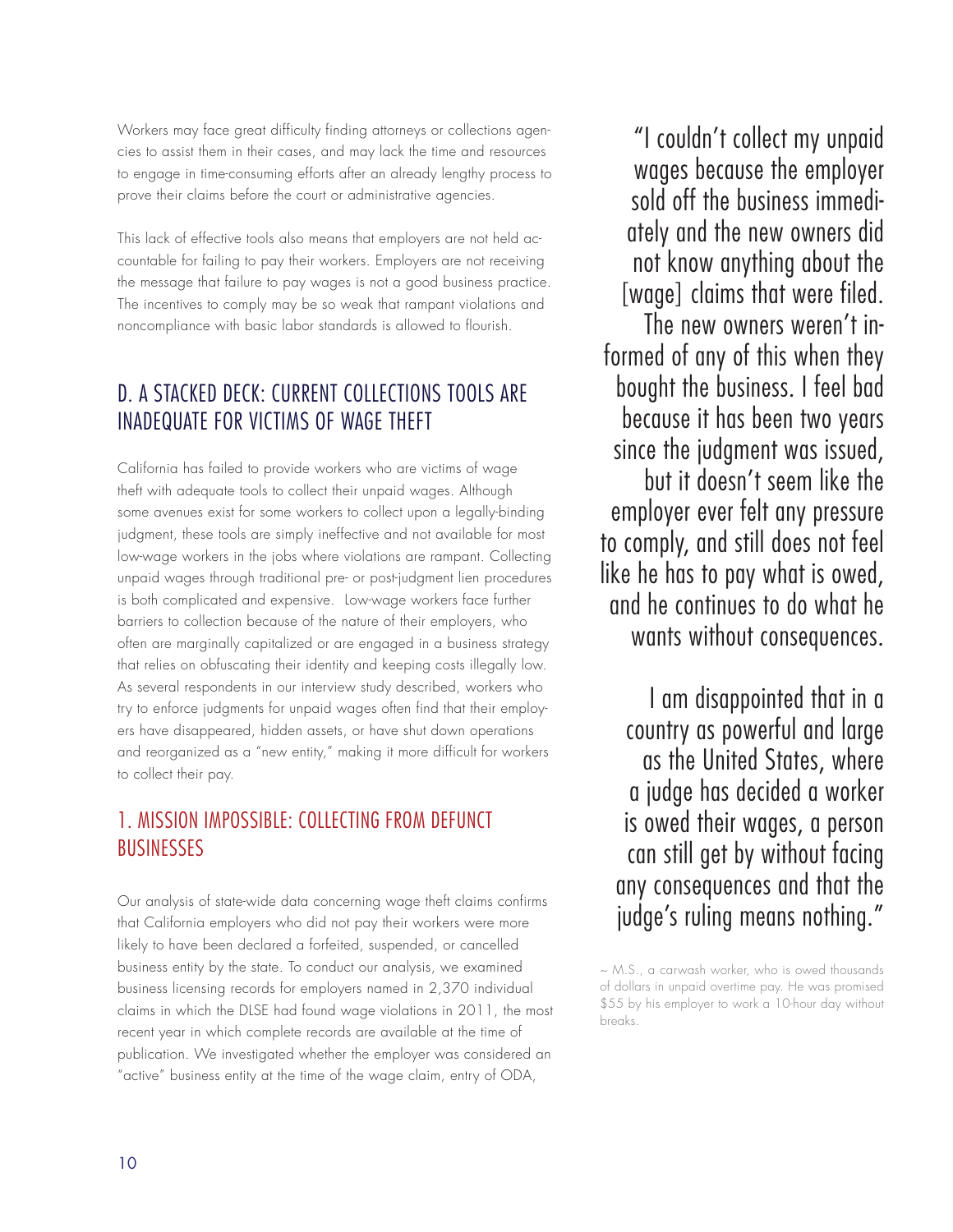

Source: Division of Labor Standards Enforcement Judgment Collections Data 2008-2011, California Franchise Tax Board and the California Secretary of State.

and after issuance of the ODA. We classified non-active employers as those that were listed as suspended, forfeited, cancelled, or dissolved by the California Franchise Tax Board and the California Secretary of State. Suspension, forfeiture, and dissolution result from failure to file tax returns, failure to pay filing fees, or voluntary dissolution of the entity. A non-active entity is highly likely to have stopped conducting business under its name at some point during the preceding year. Such a status correlates with the abandonment, sale, or transfer of a business, which may pose nearly insurmountable barriers to collection of a wage judgment due to unavailability of assets.

As Figure 2 shows, in 1433 cases, or over 60 percent of cases where the DLSE found that a worker was due unpaid wages, the employer was found to be a non-active business entity. In 24 percent of these cases, employers were found to be non-active before the DLSE was able to issue its finding. On average, employers who ceased operation did so within 7.7 months of a claim being filed. These statistics indicate that workers who must wait until the conclusion of the DLSE process to place a hold on employers' assets face even higher obstacles to collection. Collection problems will continue as long as employers have months, even years, to hide assets or change business formations.

#### 2. PAPER TIGERS: THE CHALLENGE OF ENFORCING JUDGMENTS

Although obtaining a judgment for wage theft can be a complicated process, it is often easier than actually collecting unpaid wages from an employer. Collecting from employers who will not pay, or cannot pay is frustrating, expensive, and problematic. As one company specializing in judgment collection puts it:

Debt Collection is the more difficult practice in California, mainly because so much of the burden is shifted to the "levying officer" (aka overworked local sheriff's department) to go out and grab assets. It is easy to get a Writ, but much more difficult to get a deputy serve it, confiscate the assets, warehouse the assets until sale, and then finally sell the assets off at auction.  $25$ 

Another company experienced in collections said:

Statistically about 80% of all judgments awarded never get collected as collecting the judgment is often the most difficult part of winning a lawsuit. The court has the power to award you your judgment but you hold the responsibility to enforce it. Unfortunately, this leaves you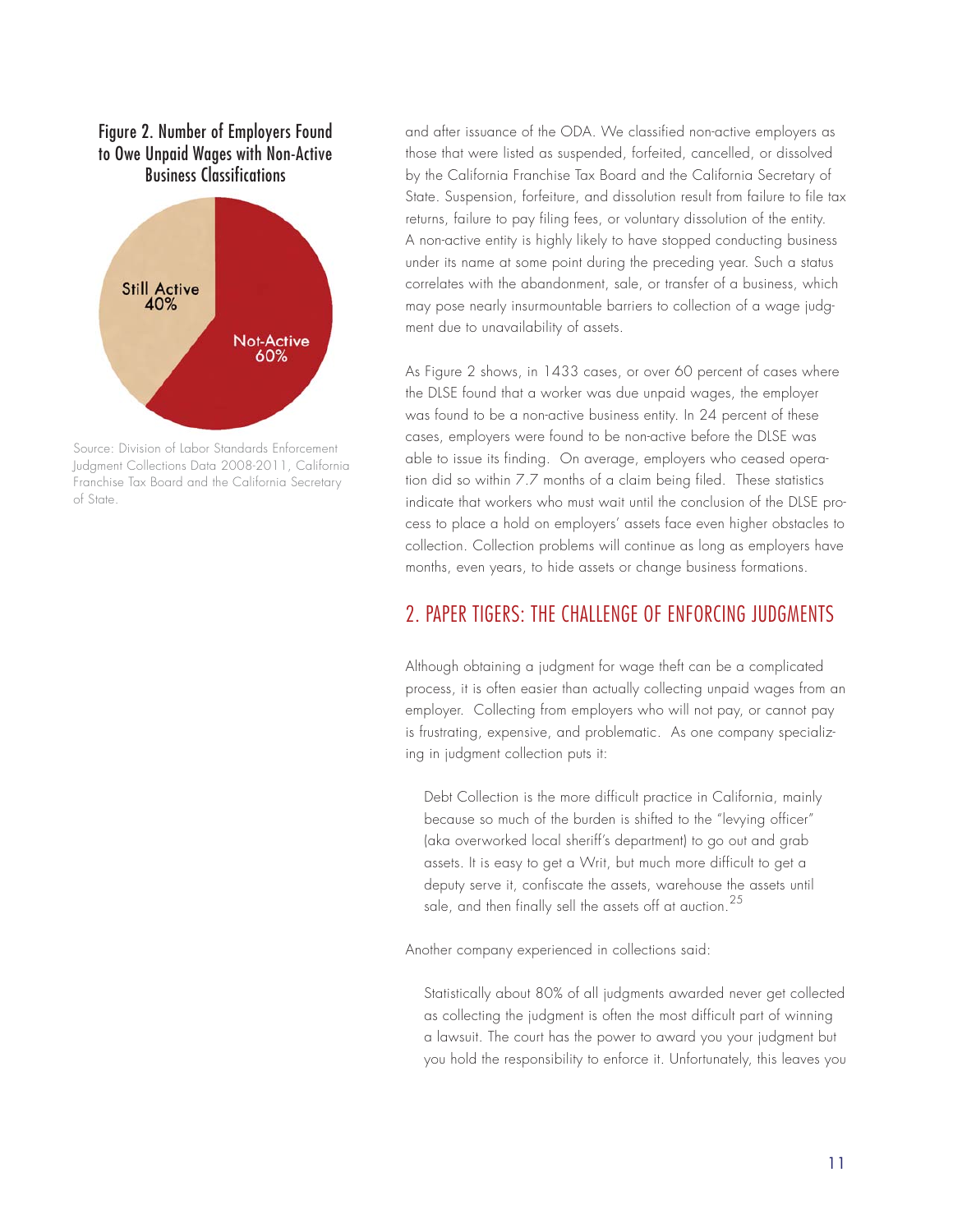with a piece of paper called a judgment, and the debtor is probably still refusing to pay just as they did before you sued them. This is the point where most judgment holders give up and have nowhere else to turn.<sup>26</sup>

DLSE's experience has not been much better. Although DLSE has some collection ability not available to the public, such as the FTB tax intercept program, it must rely primarily on the same collection procedures available to any judgment creditor. Passive activities such as recording an abstract of judgment result in very low recoveries. Even with the tax intercept activities, DLSE's collection unit has only been able to collect between 12 to 17 percent of judgments it has awarded. This is far below the 70 percent success rate collection companies report.<sup>27</sup> As the DLSE reports:

[E]ffective judgment enforcement typically requires prompt action to prevent unlawful employers from absconding, hiding assets, or otherwise evading collections . . . [T]he Division's inability to act quickly more often than not turned judgments into nothing more than paper tigers.<sup>28</sup>

DLSE has recently contracted with a non-profit organization to collect recent unpaid judgments; the contract is too new to draw any conclusions on its effectiveness. Further, contracting judgment collection merely shifts who pays to collect judgments from employers found liable for wage violations to the state under this system; the contract does nothing for those workers who bring their claim to small claims court.

#### Figure 3: Date of Employers' Non-Active Status in Relation to Wage Claim, 2011 Still Active 2008 937 40% Not-Active (Total Suspended, Forfeited, Cancelled or Dissolved) 1433 60% Total Cases 2370 100% Not Active (Suspended, Forfeited, Cancelled or Dissolved) After ODA 610 25% Not Active by Date of DLSE 1568 24% Not Active (Date Unknown) 255 11%

Source: Division of Labor Standards Enforcement Judgment Collections Data, 2008-2011, California Franchise Tax Board and the California Secretary of State. Data set available upon request.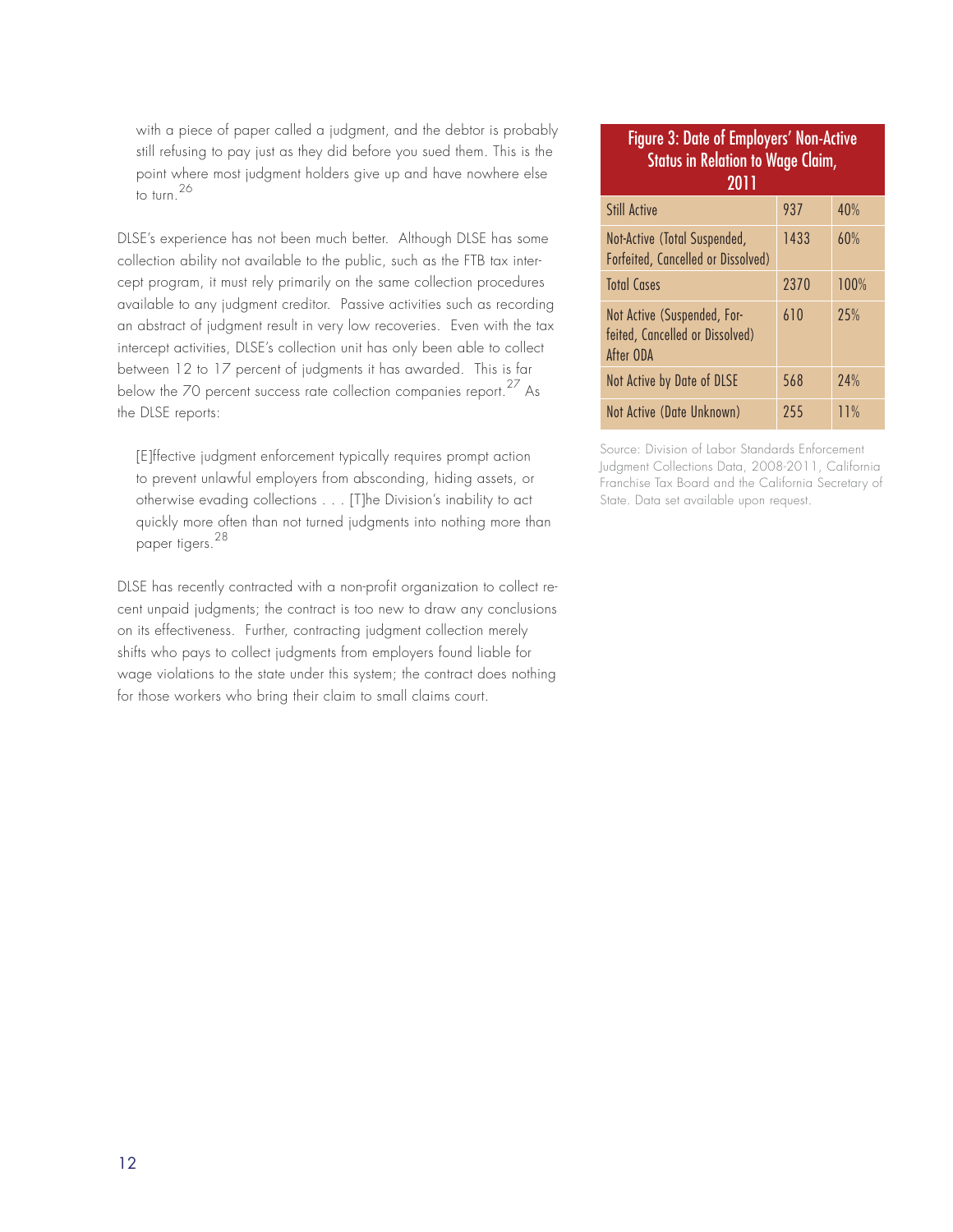



Source: Division of Labor Standards Enforcement Judgment Collections Data, 2008-2011, all offices. Data set available upon request.

# III. A CRISIS IN COLLECTIONS: **IFORNIA WORKERS FACE** FFICULITES I<br>PAID WAGFS TING UNPAID WA

orkers who are victims of wage theft by their employers face a virtual obstacle course when attempting to recover their unpaid wages. They must first overcome fear of retaliation and reprisal when deciding to attempt recovery of wages from their employers. They W

must then navigate a complicated and often lengthy legal process to prove their claim.

Most claims for wage theft filed with the DLSE are settled or dismissed, usually in favor of the worker. As our analysis of DLSE records indicate, between 2008 and 2011, approximately 31 percent of 118,739 claims scheduled for a settlement conference with DLSE resulted in settlement. Thirty percent of claims were dismissed. However, more than a third of claims, 39 percent—were referred to a DLSE Hearing Officer, the last step in the process before the DLSE makes a final determination.<sup>29</sup>

Our analysis reveals that under the current system in California, workers are left largely on their own to collect in the hardest cases. These difficult cases are commonly ones where employers refuse to settle and proceed with the lengthy process of a hearing with a DLSE Hearing Officer, and where the company has repeatedly demonstrated an unwillingness to pay. A high percentage of employers may forfeit, cancel, suspend, or dissolve their business licenses during this lengthy period of time, further complicating a worker's attempt to recover unpaid wages. According to our data, a high percentage of workers are unable to recover their unpaid wages in California, particularly for those of whom DLSE issues a final decision and obtains a judgment. As indicated below, only 17 percent of workers who completed the hearing process with the DLSE received a judgment for unpaid wages—less than one in five.

# A. LESS THAN ONE IN FIVE WORKERS WHO RECEIVED A JUDGMENT FOR UNPAID WAGES IN THEIR FAVOR RECOVERED ANY PAYMENT.

Workers who completed the entire DLSE hearings process, and who were found by the Labor Commissioner to be owed wages, are unlikely to recover any payment at all. Between 2008 and 2011, 18,683 work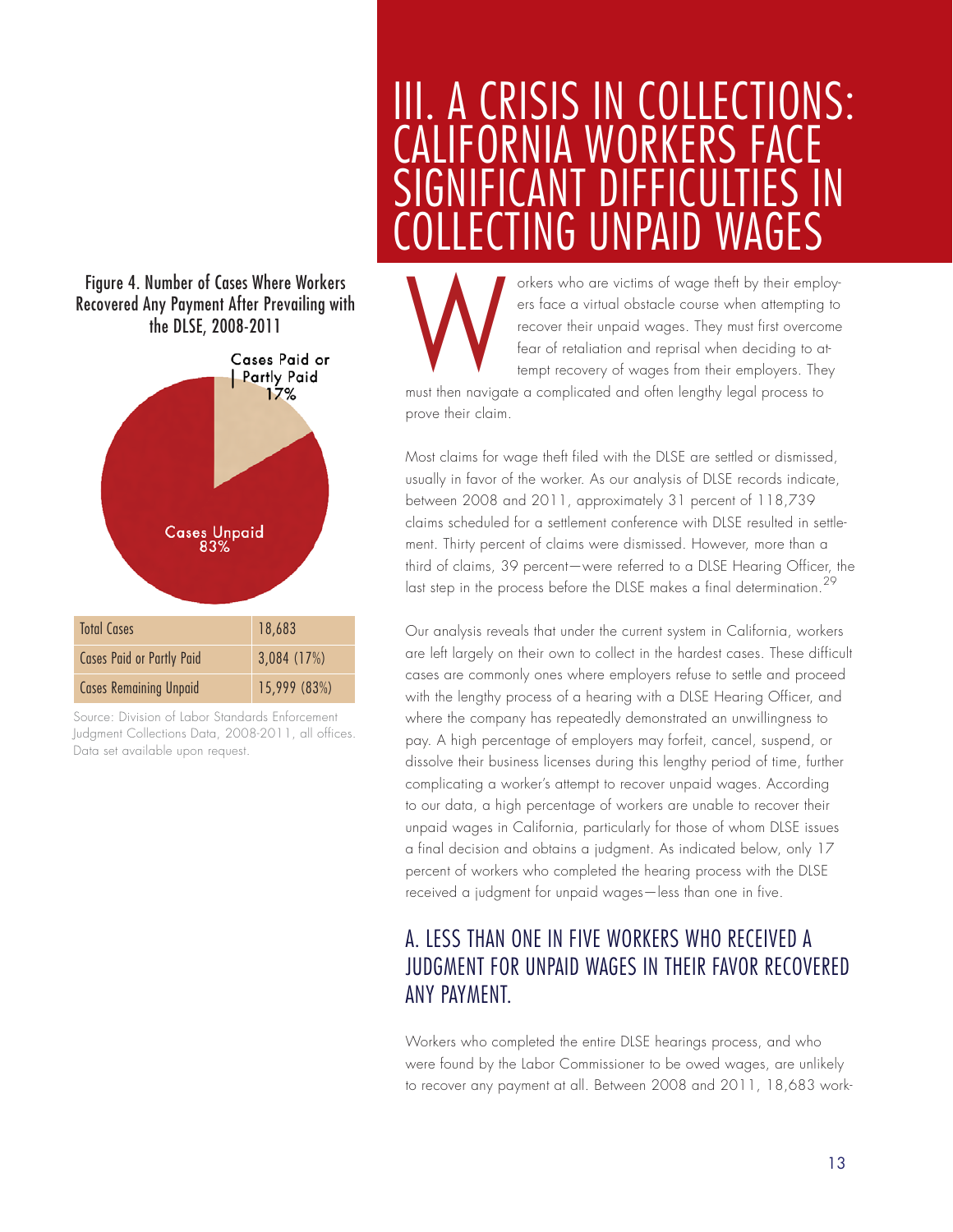ers prevailed in their claims for unpaid wages before the DLSE. Only 3,084, or 17 percent-less than 1 in 5 recovered any money at all.

These numbers represent final judgments for unpaid wages and reflect the hardest cases to collect. Employers at this stage have refused every opportunity to settle, and many have no intention to pay. In fact, 60 percent have abandoned, transferred or sold their businesses without paying their employees' wages, despite a judgment ordering them to pay. Fifty percent did so before workers could even complete the DLSE process. 30

The threat of the seizure of assets is meaningless where employers have abandoned, transferred, or sold their businesses. The rate of appeals by employers supports this conclusion: very few employers appeal DLSE decisions against them. Between 2008 and 2011, the DLSE issued over 27,000 hearing decisions for unpaid wages and penalties totaling nearly \$300 million. Only 4 percent were appealed by the employer.<sup>31</sup>

# B. WORKERS WHO RECEIVED JUDGMENTS FOR UNPAID WAGES COLLECTED ONLY 15 PERCENT OF THE TOTAL AMOUNT FOUND DUE

In aggregate, workers who completed the entire DLSE hearings process, and were found by the Labor Commissioner to be owed wages, also recovered a very small percentage of total wages owed. Of nearly \$300 million found to owed by employers to workers by the DLSE, workers collected only \$42 million—just 15 percent of the total due.

Again, these low rates of recovery are likely related to the lack of effective options available for workers to collect, and the high likelihood that employers have abandoned, transferred, or sold their businesses by the time a worker attempts to collect their unpaid wages.

# C. EMPLOYERS WHO ARE WILLING TO SETTLE ARE MORE LIKELY TO PAY, ALTHOUGH THE COLLECTIONS RATE REMAINS LOW

Our analysis of the total amount of wages paid at all points in the DLSE process shows that some employers do pay, or settle, a portion of what they owe. This data includes all wage claims that result in settlement during the DLSE process, after a hearing and the issuance of an ODA,

#### Figure 5. Amount of Hearing Awards (Wages and Penalties) Collected After Judgment, 2008-2011



Source: Division of Labor Standards Enforcement Case Data, 2008-2011, all offices. Data set available upon request.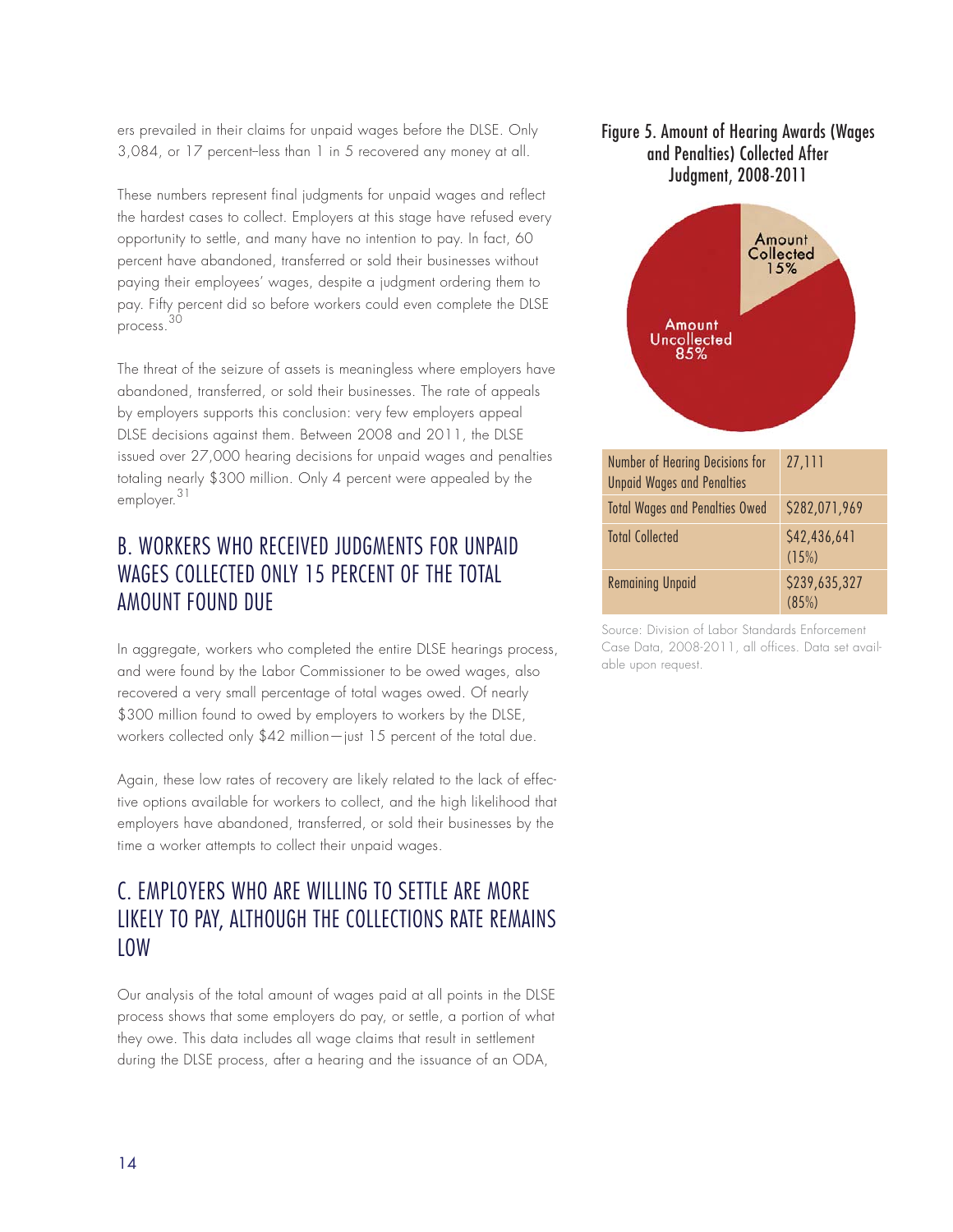#### Figure 6. Amount of Unpaid Wages Collected, All Claims (Includes Collections After Settlement Conferences, Hearings, and Hearing Appeals)



Source: Division of Labor Standards Enforcement Case Data 2008-2011, all offices. Data set available upon request.

and any appeals. Although this rate is higher than the 15 percent collection rate of wages after judgment, this rate remains low. Between 2008 and 2011, California's DLSE opened nearly 163,000 claims for unpaid wages totaling nearly \$400 million. However, workers collected only \$164 million of this total, a rate of only 42 percent.

According to our analysis, the majority of wages collected by workers resulted from settlement prior to a DLSE hearing. Of all \$165 million of wages collected in total, only \$42 million came from hearing decisions where the DLSE issued an ODA and obtained a judgment. Of the remaining \$122 million collected, or 74 percent of the total, payment to workers resulted from settlement.

Although not conclusive, this data suggests that workers receive more payment when their employers engage in the DLSE hearing process and enter into a settlement earlier. In short, employers who resist settlement may resist payment, too. This makes sense: employers who are likely to engage in a legal process and enter into a settlement are likely to be those who intend to stay in business in the long-term, and stay above the law. However, employers who fail to engage in the DLSE process and are faced with a judgment may feel little incentive to issue payment.

Under the current system in California, workers who take the difficult step of reporting wage theft, and persevere through the lengthy process of a DLSE wage claim, and receive a decision in their favor cannot expect to be made whole. In too many cases, employers who engage in unscrupulous behavior in the first place continue to refuse to pay. Without stronger tools to collect judgments, workers who have expended considerable resources in pursuing a claim can enjoy only a hollow victory.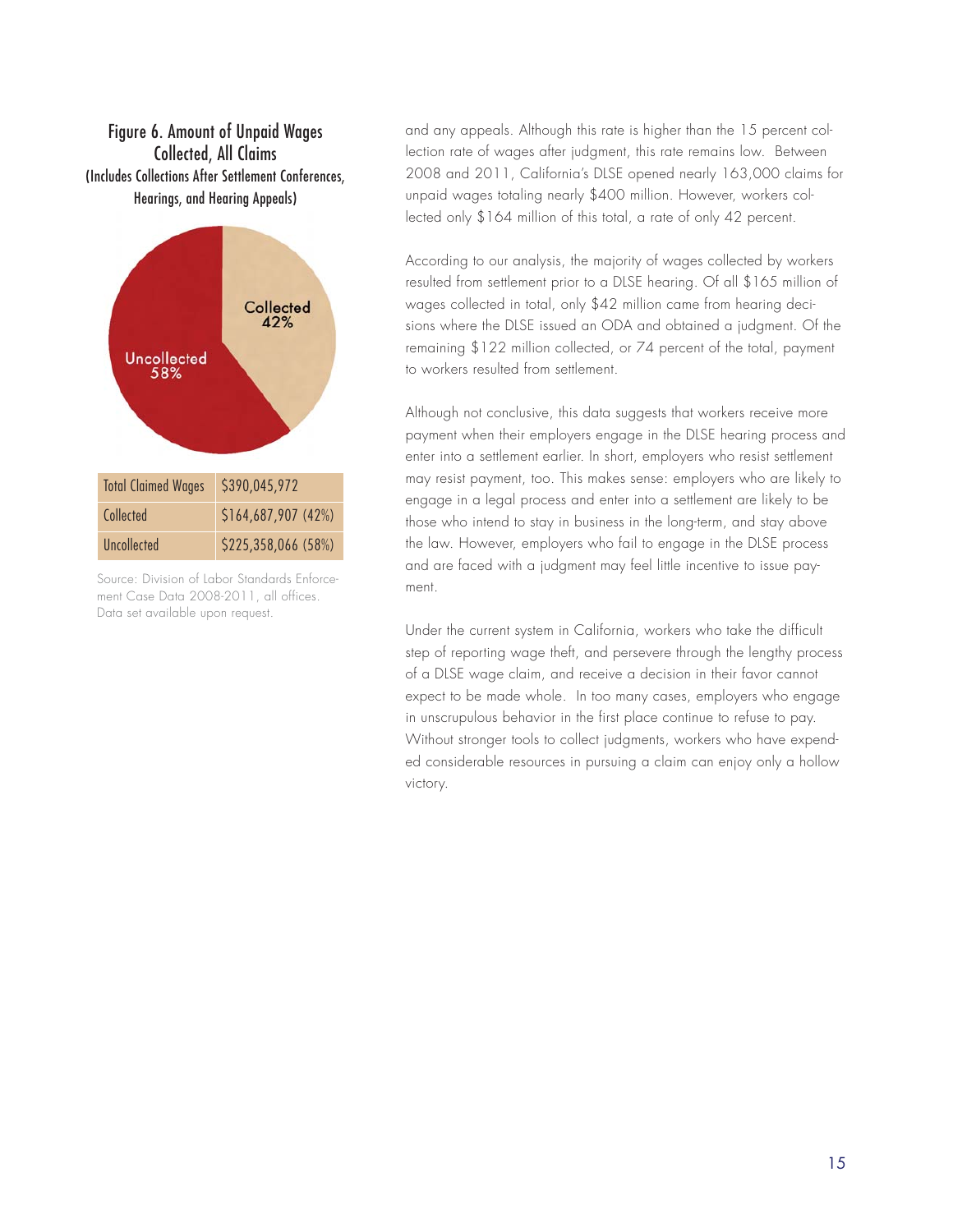# IV. WAGE LIENS PROVIDE A SIMPLE AND EFF THAT ENCOURAGE TO COMPLY WITH THE LAW

ow-wage workers face many hurdles when attempting to collect unpaid wages. As described above, workers face greater challenges when trying to collect wages from employers who have disappeared, dissolved, or hidden their assets, rendering legal judgments for unpaid wages into a meaningless piece of paper.

Several states, however, have provided a helpful tool to assist workers in recovering their wages, particularly in cases where employers are likely to disappear or become insolvent. This tool, known as the wage lien, allows workers to place a temporary "hold" on the property of an employer until the employer pays the workers the wages they have earned. The wage lien is modeled on the mechanic's lien, which covers work performed or materials furnished in construction or land improvements—and which all states, including California, have enacted.<sup>32</sup> At least six states, including Alaska, Idaho, Maryland, New Hampshire, Texas, Washington, and Wisconsin, have enacted wage lien laws, providing experience with the mechanism.<sup>33</sup>

### A. WAGE LIENS IN WISCONSIN

L

In order to assess the effectiveness of wage liens, our study examines data released by the Wisconsin Labor Standards Bureau, Wisconsin Department of Workforce Development, and Wisconsin Department of Justice, which enforce the state's law authorizing workers to place a lien on the employer's property to help enforce the wage law protections. We examine Wisconsin data because the state has the oldest and one of the most extensive wage lien programs in the country. Our analysis shows that wage liens are effective in recovering at least part of wages claimed by workers. In cases determined to be the most likely to default, the state of Wisconsin successfully recovered some payment in 80 percent of cases that it has completed to date.

In 1993, Wisconsin passed a wage lien law designed to ensure collection of wage claims once the adjudicatory process was complete. As in California, workers have the option of filing an administrative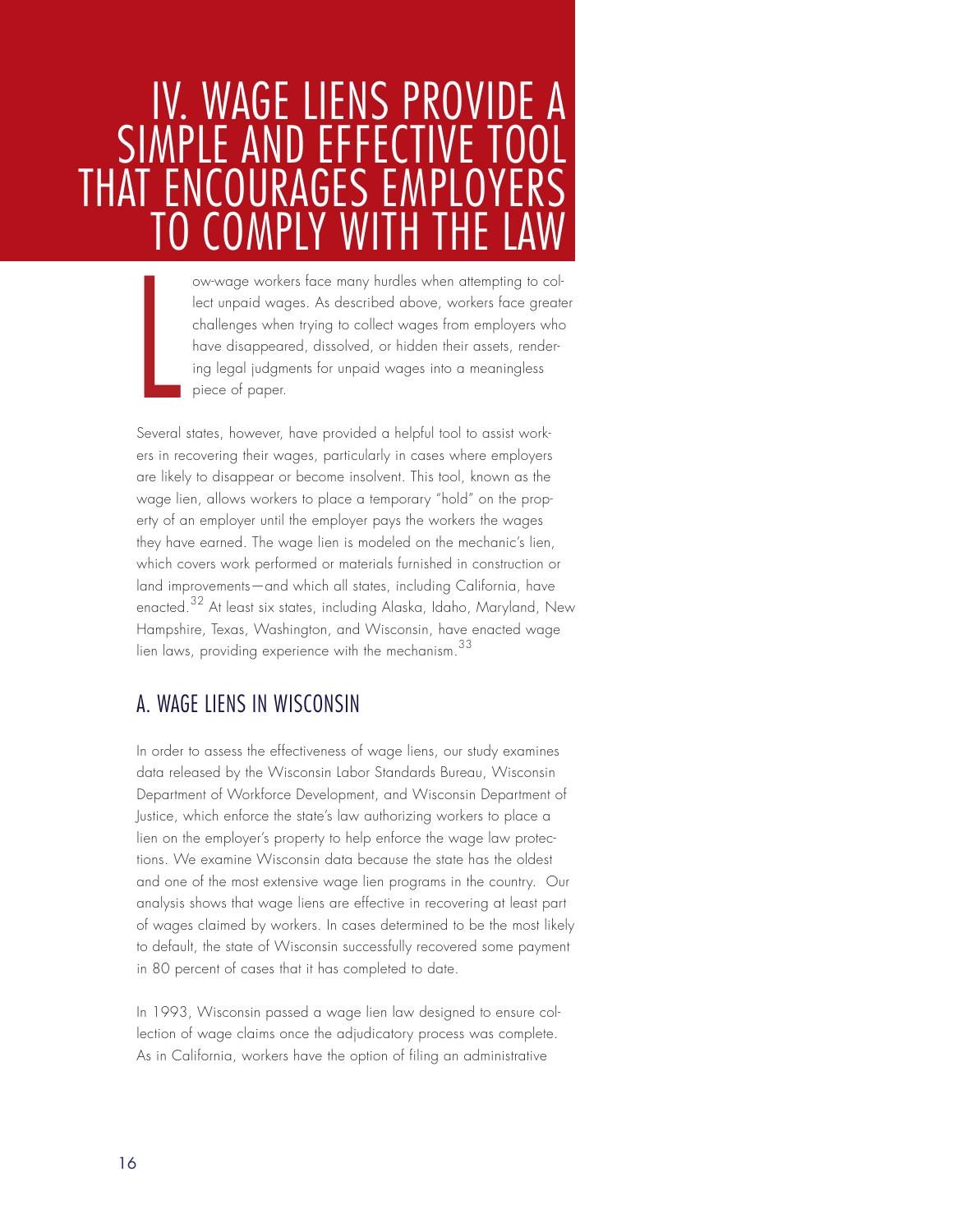| <b>Figure 7: Wisconsin Wage Claim Outcomes</b><br>by Case, 2007-2012 |       |       |
|----------------------------------------------------------------------|-------|-------|
| Paid in Full                                                         | 10714 | 55%   |
| <b>Dismissed</b>                                                     | 5898  | 31.0% |
| Settled                                                              | 1800  | 9.0%  |
| Referred for Litigation                                              | 1016  | 5.0%  |
| Total                                                                | 19428 | 100%  |

Source: Wisconsin Department of Workforce Development Wage Claim Data 2007-2012, all offices. Data set available upon request.

#### Figure 8. Wisconsin Wage Claim Outcomes by Case, 2007-2012



Source: Wisconsin Department of Workforce Development Wage Claim Data 2007-2012, all offices. Data set available upon request.

claim with the Wisconsin Department of Workforce Development (DWD) or filing a private right of action. Either DWD or an employee, once they file a complaint for wages a worker can record a notice of lien in an amount sufficient to ensure payment of wages and penalties due once the litigation is over. This lien attaches prejudgment and is superior to all other liens, except for such secured interests as mortgages. Thus, Wisconsin's lien statute operates much like California's mechanic's lien statute, except that Wisconsin's law applies to all employees, not just those whose labor improves the real property of the employer, and is a less procedurally complex process.

In California, workers must wait until a final judgment is issued by the DLSE before they can file a lien to collect what they're owed. As we have seen, these employers are the most resistant to payment. As our research has shown, in 24 percent of cases where workers received a final judgment, employers have abandoned, transferred, or sold their businesses before the DLSE hearing process was even complete. Workers cannot seize assets that have long since disappeared.

By contrast, Wisconsin law allows workers to file liens for unpaid wages at the beginning of the claim process.<sup>34</sup> In Wisconsin, workers file for unpaid wages with the Department of Workforce Development (DWD). The DWD investigates and takes immediate action if an employer appears resistant to payment. If the DWD finds the employer's business is closing or closed, the employer is looking to sell the business or file for bankruptcy, or multiple employees have filed for unpaid wages, it concludes that the employer's assets are likely to disappear before the investigation is complete.<sup>35</sup> The DWD files an immediate lien on the employer's property to preserve assets during investigation and settlement. If settlement fails, the DWD refers the case to the state's Department of Justice or the District Attorney to litigate the wages owed. Those employers who were identified at investigation as resistant to payment must pay or settle in court, or a lawsuit is filed to enforce the lien.<sup>36</sup> Workers thus have access to more powerful tools to encourage employers who have not paid wages to do so.

# B. WISCONSIN'S WAGE LIEN LAW RESULTED IN EFFEC-TIVE RECOVERY FOR CASES OTHERWISE HIGHLY LIKELY TO RESULT IN DEFAULT

Wisconsin workers file approximately 3,300 claims for unpaid wages per vear with the DWD. $3\frac{1}{2}$  According to our analysis, ninety-five percent of claims were settled, dismissed or paid in full between 2007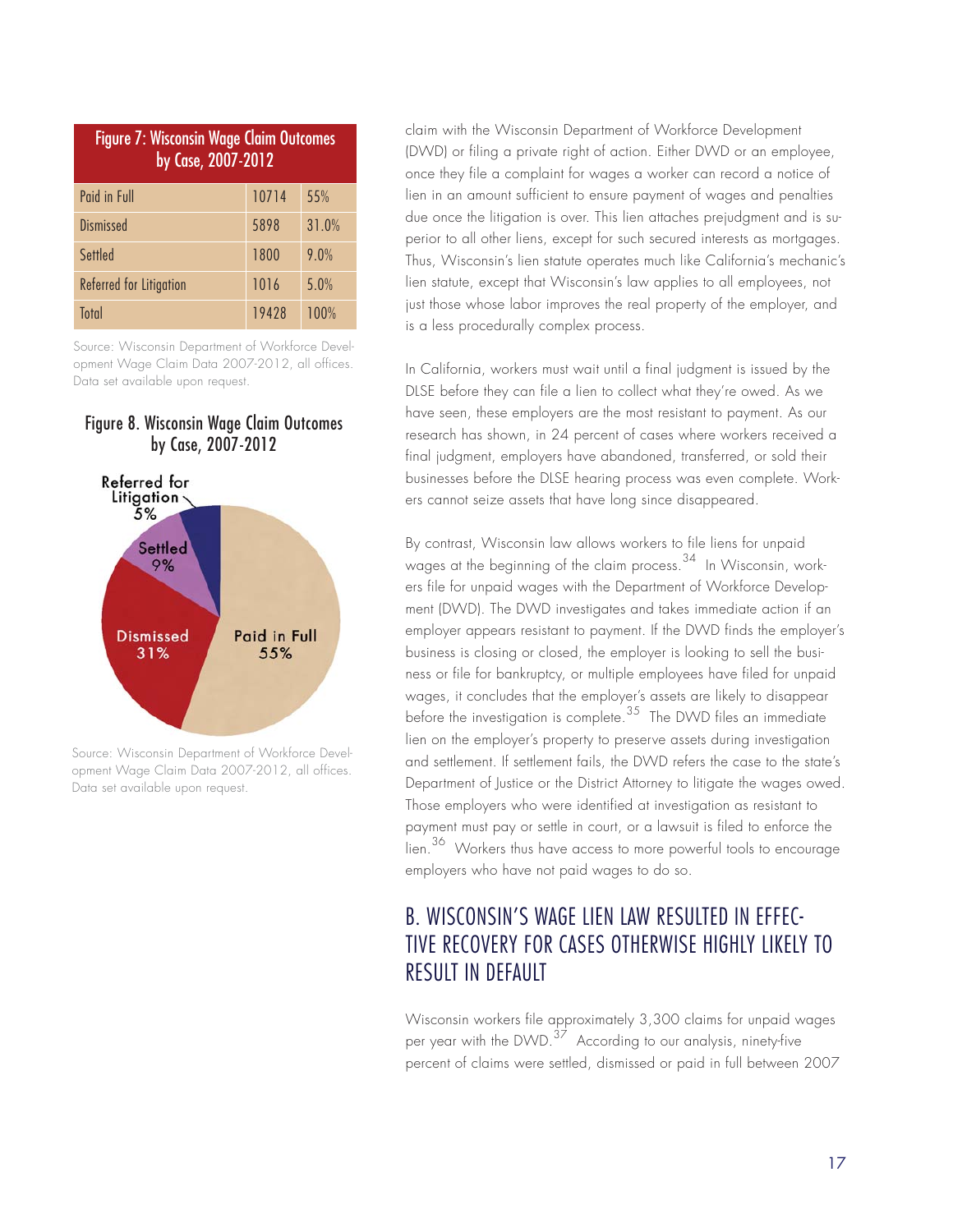and 2012, the most recent data available. As the chart below illustrates, more than half—55 percent—of employers paid wage claims in full. Only five percent of employers refused to pay or settle, and those claims went on to litigation.

Wisconsin files very few wage liens because so many employers step up to the plate and pay in full. The DWD filed liens in just 234 cases for wages owed between 2005 and 2013, the most comprehensive data available. It brought suit to enforce the lien in 98 cases.<sup>38</sup> These cases reflect the most difficult cases in which to recover payment because these employers are determined to be at high risk of going out of business or entering bankruptcy by the state agency.<sup>39</sup> Of 98 workers with wage claims against employers who have closed, sold, entered bankruptcy or defaulted, 79 have collected full or partial payment. Thus, of cases determined to be the most likely to default, the state successfully recovered some payment in 80 percent of the cases. This rate of success stands in stark contrast to the 17 percent recovery rate for workers in California who receive a judgment after a successful DLSE hearing.

Workers who utilized wage liens in Wisconsin also received more in their attempts to recover unpaid wages than in California. Workers represented by the Wisconsin DOJ collected 25 percent of claimed wages from their employers, 1.6 times the amount that workers in similar circumstances—or cases against employers most likely to be insolvent—collected in California, where workers collected only 15 percent of wages and penalties awarded by the DLSE.

Although the actual amount of claimed wages recovered through the use of wage liens in Wisconsin remains lower than desired, prejudgment wage liens appear to be an effective tool to ensure recovery against the most recalcitrant of employers. Our analysis suggests that pre-judgment wage liens are likely to help preserve employer assets, even in cases where the employer may be likely to default. The pre-judgment nature of the liens appears critical: unlike in California, where a lien is only available after a judgment has been issued, when employer assets may have disappeared, pre-judgment liens in Wisconsin allow workers to access these assets in order to seek recovery of wages owed to them. Wage liens, specifically prejudgment liens, thus provide critical leverage to workers who require additional tools to recover unpaid wages.

#### Figure 9. Number of Wisconsin Wage Lien Cases Resulting in Recovery, 2005-2013



Source: Wisconsin Department of Justice, liens filed for unpaid wages 2005-2013. Data set available upon request.

#### Figure 10. Amount of Wages Collected Through Wage Liens in Wisconsin 2005-2013 g



Source: Wisconsin Department of Justice, liens filed for unpaid wages 2005-2013. Data set available upon request.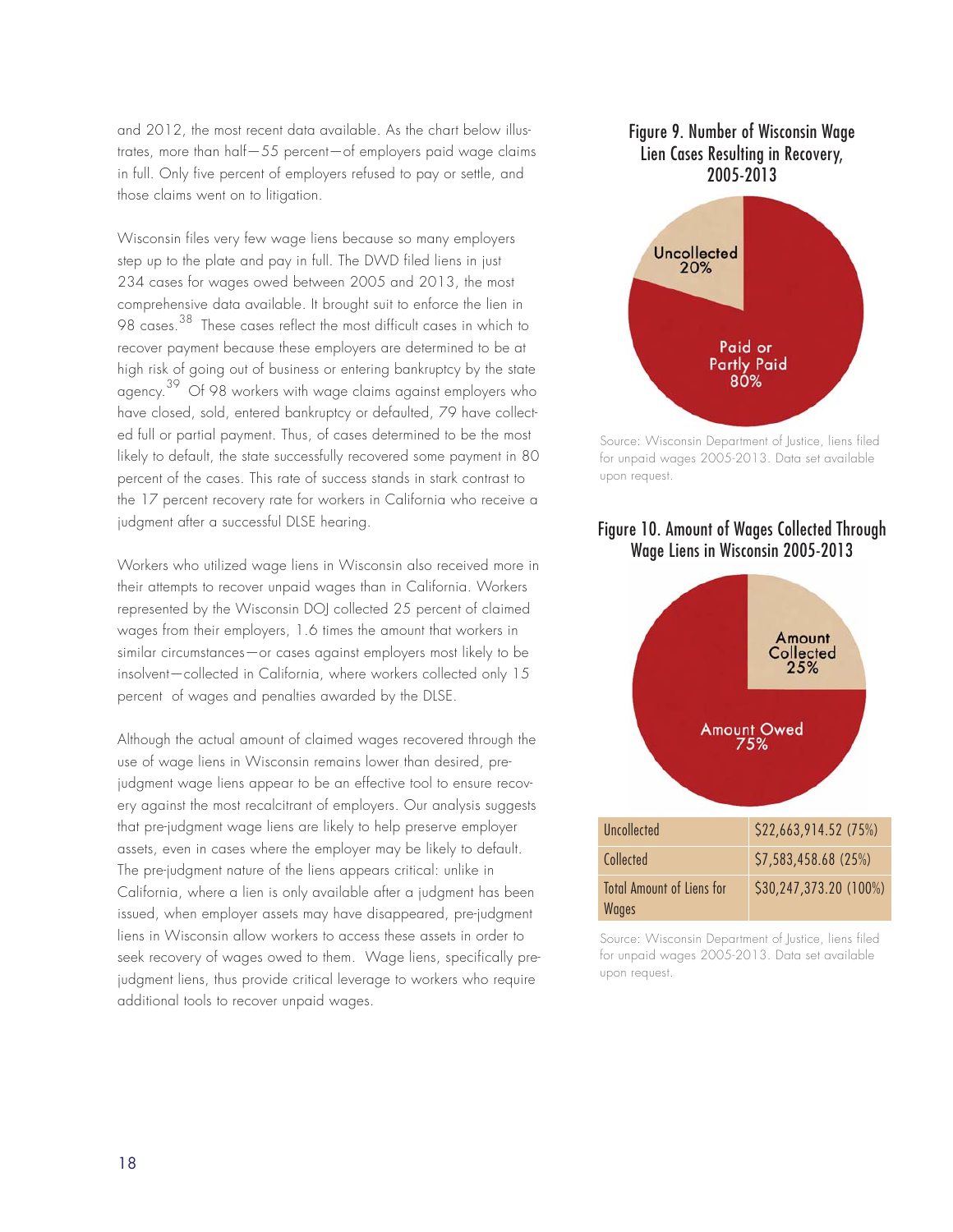# IV. RECOMMENDATIONS

Based on the data and analysis developed for this report, we recommend the following policies:

#### STRENGTHEN CURRENT WAGE LIEN PROVISIONS TO ALLOW WORKERS TO FILE A TEMPORARY PRE-JUDGMENT HOLD ON EMPLOYER PROPERTY.

California already allows workers to file a post-judgment lien on employer property. However, for many workers, this is too late. A temporary pre-judgment hold would discourage unscrupulous employers from selling, hiding, or disposing of property while a court evaluates the wage claim or releases the lien. An employer's business could continue to operate while the validity of the lien is decided.

Many states have wage lien laws in some form, providing good experience and success with this mechanism, including Georgia, Idaho, Maryland, New Hampshire, Texas, and Wisconsin. Alaska, Pennsylvania, Washington, and Florida allow wage liens for specific industries, and Tennessee and Indiana allow wage liens for corporate or partnership employers. In Wisconsin, where pre-judgment wage liens are available to workers, 80 percent of workers are able to recover at least some of their wages.

#### INCREASE RESOURCES FOR COLLECTIONS EFFORTS BY STATE AGENCIES.

The California DLSE has made great strides in increasing the number of adjudicated cases. However, its rate of post-judgment collections remains stagnant due to a dearth of staff and resources. Additional resources would allow the CA DLSE to engage in the time-intensive process of collections.

PROVIDE CLEAR, ACCESSIBLE, AND MULTI-LINGUAL EDUCATIONAL MATERIALS FOR WORKERS TO AVOID WAGE THEFT AND NAVIGATE WAGE CLAIMS AND WAGE COLLECTION PROCESSES. Although administrative agencies such as the DLSE have made great strides in developing accessible educational materials in recent years, few resources provide workers with clear information on methods of collection for unpaid wage judgments. Accessible materials on collections in several languages should be provided to all workers upon receipt of an ODA.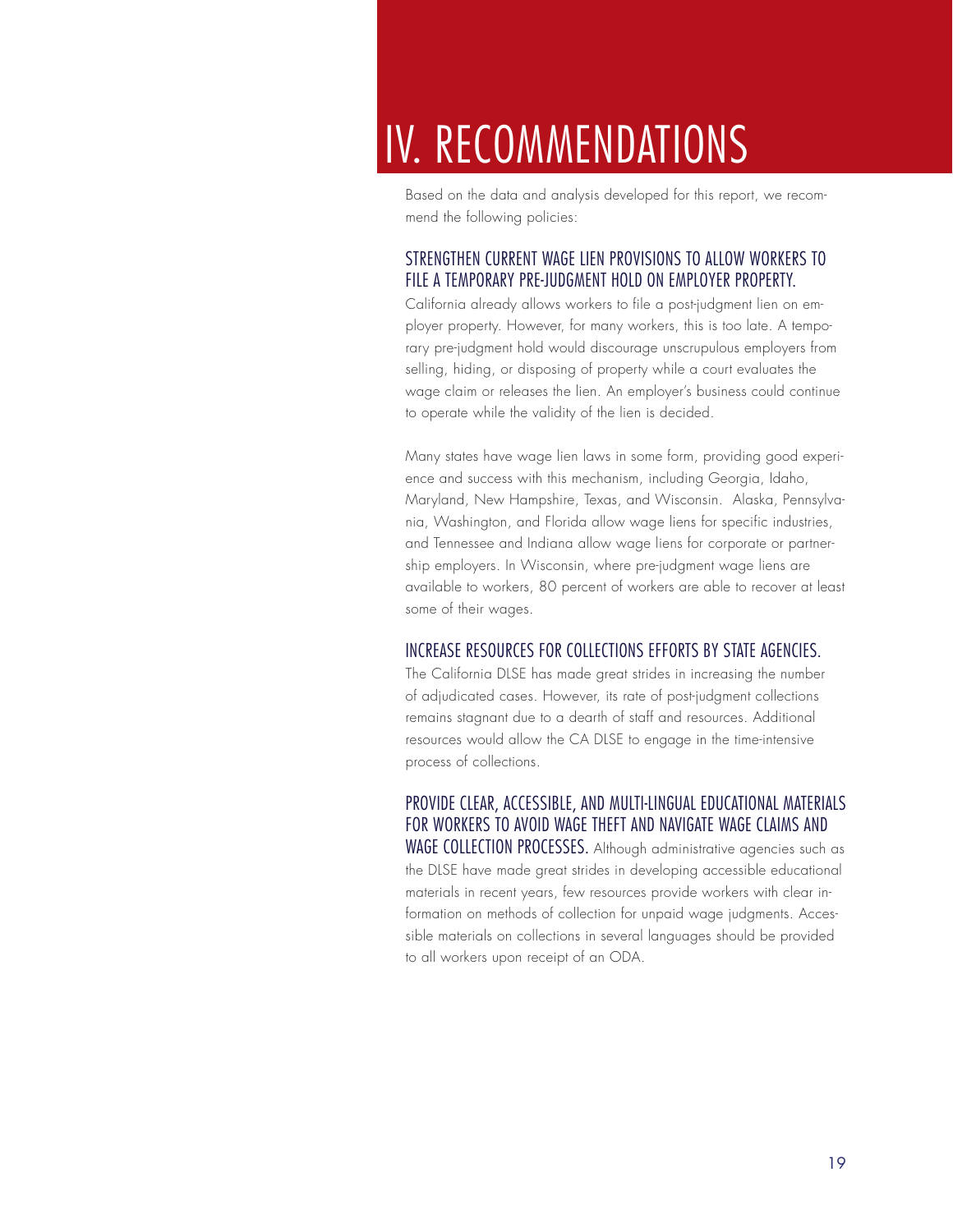# V. CITATIONS

- 1 Annette Bernhardt, et al., Broken Laws, Unprotected Workers: Violations of Employment and Labor Laws In America's Cities 20, 21, 50 (2009), available at http://www.nelp.org/page/-/brokenlaws/BrokenLawsReport2009.pdf?nocdn=1.
- 2 For state wage lien laws, see, e.g. Ga. Code Ann. §§ 44-14-380,-381; Ohio Rev. Code. Ann. § 1311.34; Wis. Stat. §§ 109.03(5), 109.09. In April 2013, the Maryland General Assembly passed H.B. 1130/S.B. 758, 2013 Reg. Sess. (Md. 2013).
- 3 National Employment Law Project, Winning Wage Justice: A Summary of Research on Wage and Hour Violations in the United States, (2012) (compiling dozens of studies from across the country and across industries), available at http://www.nelp.org/page/-/Justice/2012/WinningWageJusticeSummaryofResearchonWageTheft.pdf?nocdn=1.
- 4 Bernhardt, supra note 1, at 20, 21, 50.
- 5 Ruth Milkman et al., Wage Theft and Workplace Violations in Los Angeles: The Failure of Labor and Employment Law for Low-Wage Workers 1-5 (2010), available at http://www.ruthmilkman.info/rm/ Policy\_Reports\_files/LAwagetheft.pdf.
- 6 California Department of Industrial Relations, 2012 Annual Report on the Effectiveness of the Bureau of Field Enforcement 3 (2013), available at http://www.dir.ca.gov/dlse/BOFE\_LegReport2012.pdf.
- 7 Bernhardt, supra note 1 at 3.
- 8 Although workers may also file a claim with the U.S. Department of Labor's Wage and Hour Division, workers tend to recover much less through this process than with the DLSE because federal minimum wage and overtime laws provide lower wages than California statute, which fall under the jurisdiction of the DLSE. See 29 U.S.C. § 206; Cal. Lab. Code § 310.
- 9 Workers hired after January 1, 2012, should have more information about their employers, as new legislation requires that workers receive additional information about the legal entities employing them on the date of hire. Cal. Lab. Code § 2810.5.
- 10 Cal. Lab. Code § 98(a).
- 11 See Corrales v. Bradstreet, 153 Cal. App. 4th 33, 48-49 (2007).
- 12 Cal. Lab. Code § 98(f).
- 13 Cal. Civ. Proc. Code § 116.221. The jurisdictional amount changes with the nature of the action.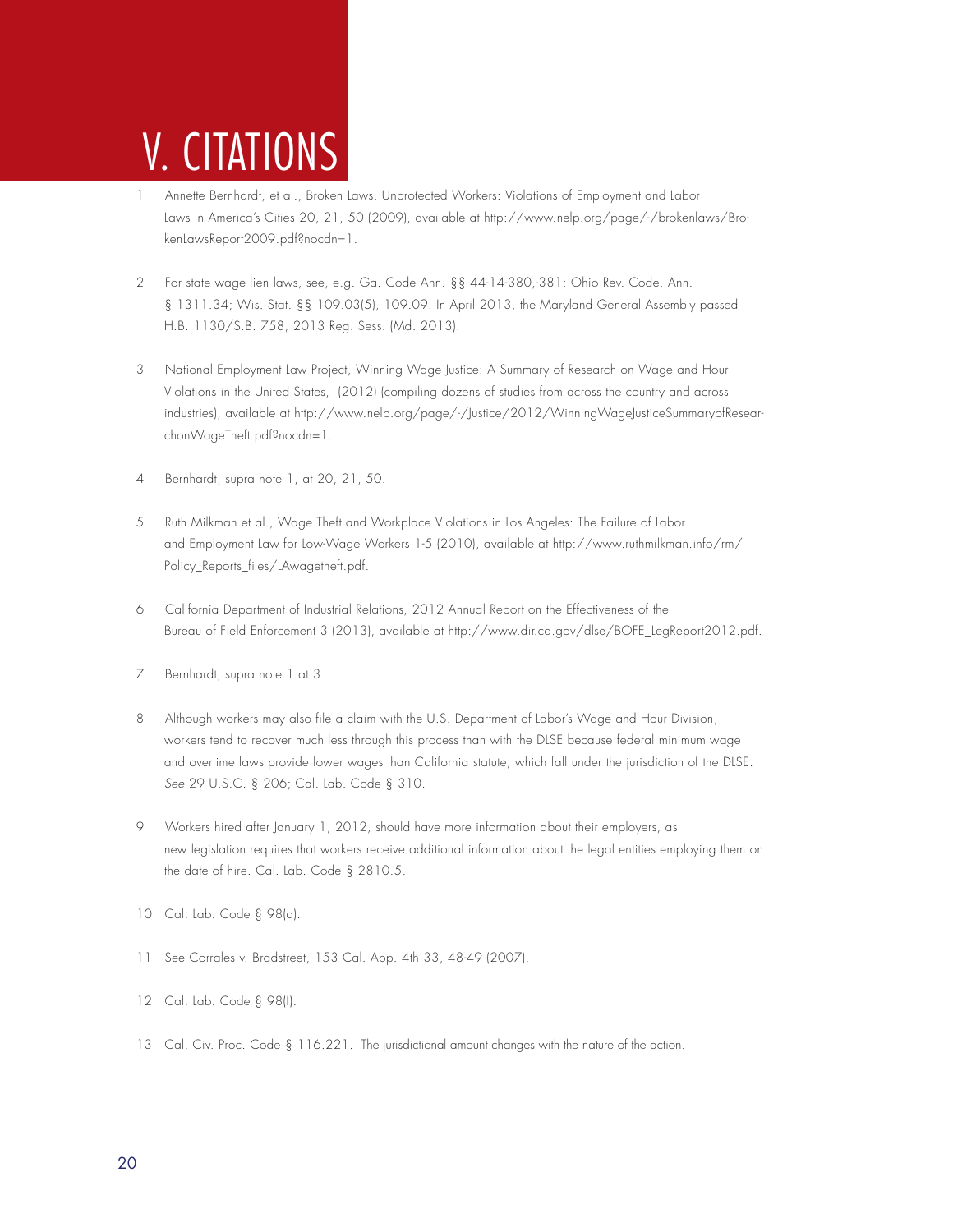- 14 Cal. Lab. Code § 1194; Armenta v. Osmose, Inc. 135 Cal. App. 4th 314 (2006).
- 15 Cal. Civ. Proc. Code § 484.010 et seq.
- 16 Cal. Civ. Proc. Code § 482.010.
- 17 Cal. Civ. Proc. Code § 681.010
- 18 See Cal. Civ. Proc. Code §§ 699.010 et seq.
- 19 See Cal. Const., Art. IXV, § 3; Cal. Civ. Code §§ 8000 et seq.
- 20 Contractors State License Board, What is a Mechanic's Lien, http://www.cslb.ca.gov/consum ers/legalissuesforconsumers/mechanicslien/WhatIsAMechanicsLien.asp (last accessed May 23, 2013).
- 21 Interview with Matthew Sirolly, Wage Justice Center (Jun. 6, 2013).
- 22 See, e.g., Nationwide Asset Investigation and Judgment Recovery Specialists, http://www.yjscol lects.com/PlaceJudgement.html (last visited June 12, 2013). The company will not accept judgments under \$3,500.00.
- 23 CA Judgment Collection, http://cajudgmentcollections.com/faq.html (last visited May 22, 2013).
- 24 Cal. Lab. Code § § 98.2(e),(f),(i); Franchise Tax Board's Revenue Recovery Services Bureau, Monthly Report of Activity through June 2011 (2011), https://www.ftb.ca.gov/aboutFTB/IHS\_Annual\_Report\_for\_0611.pdf; DLSE statistics of claims made, awards issued, and collections, provided through Public Records Act request (on file with authors).
- 25 California Judgments Collections, http://www.californiajudgmentscollections.com/judgmentcollection-laws.php (last visited May 22, 2013).
- 26 Judicial Revenue Service, http://www.judicialrevenue.com/ (last visited May 22, 2013). The reported success rate without assistance from a collection service is similar to the current success rate for DLSE, see Figure 1.
- 27 Id.
- 28 Julie A. Su, A Report on the State of the Division of Labor Standards Enforcement, May 2013 37 (2013), available at http://www.dir.ca.gov/dlse/Publications/DLSE\_Report2013.pdf.
- 29 Division of Labor Standards Enforcement Judgment Collections Data 2008-2011. Records available upon request.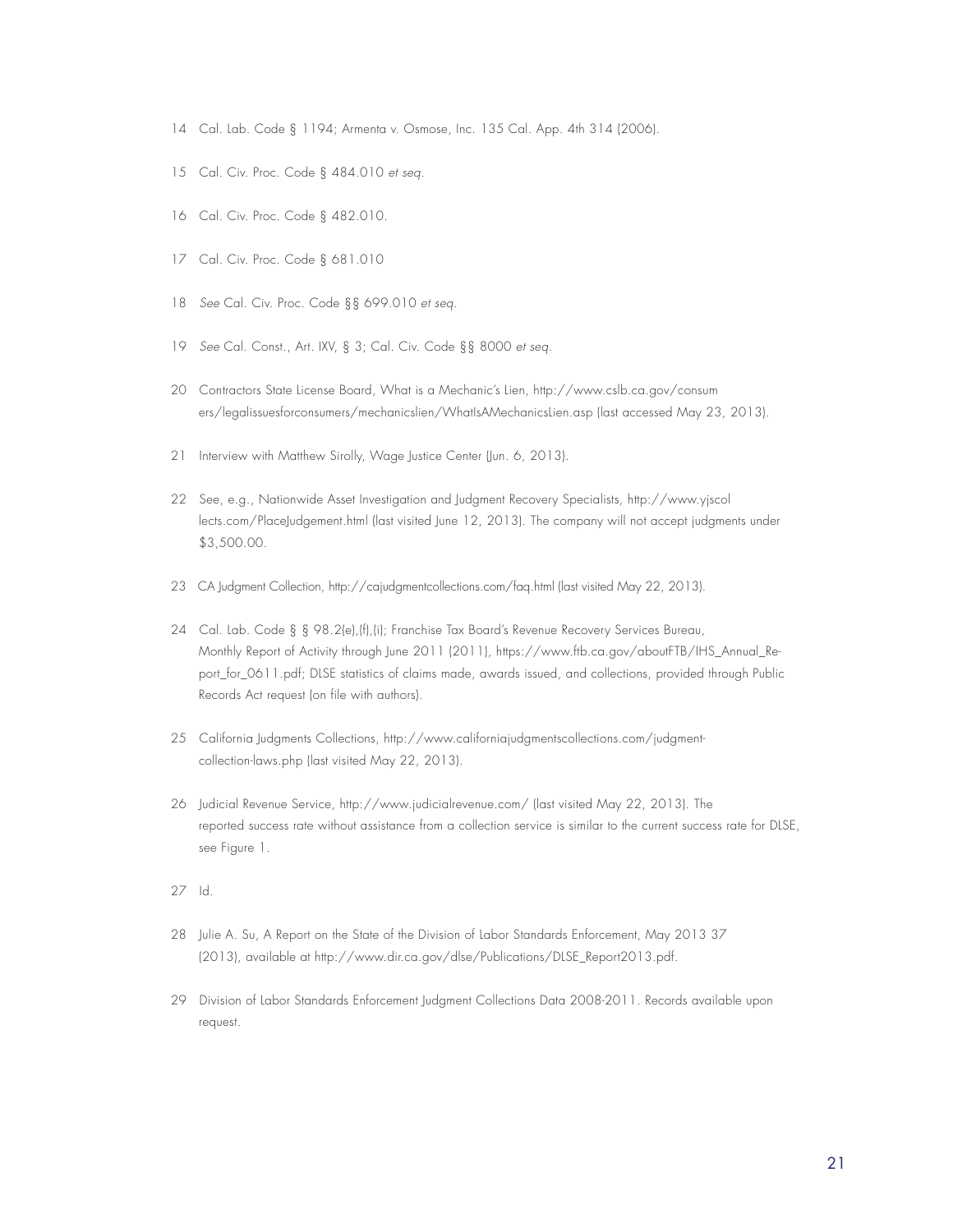- 30 See Figure 2 and 3.
- 31 Division of Labor Standards Enforcement Case Data 2008-2011, all offices. Data set available upon request.
- 32 Ala. Code §§ 35-11-210 to -234; Alaska Stat. §§ 34.35.050-.120; Ariz. Rev. Stat. §§ 33- 981 to -1008; Ark. Code §§ 18-44-101 to -135; Cal. Civ. Code §§ 3109-54; Colo. Rev. Stat. §§ 38- 22-101 to -133; Conn. Gen. Stat. §§ 49-33 to -92; Del. Code tit. 25, §§ 2701-37; D.C. Code §§ 40- 301.01 to 303.01; Fla. Stat. §§ 713.02-.37; Ga. Code Ann. §§ 44-14-361(a) to -366; Haw. Rev. Stat. §§ 507-41 to -49; Idaho Code Ann. §§ 45-501 to -525; 770 Ill. Comp. Stat. §§ 60/0.01 to 60/39.0; Ind. Code §§ 32-28-3-1 to -18; Iowa Code §§ 572.1-.33; Kan. Stat. Ann. §§ 60-1101 to -1110; Ky. Rev. Stat. Ann. §§ 376.010-.260; La. Rev. Stat. Ann. §§ 9:4801-61, 38:2242 to 38:2247; Me. Rev. Stat. Ann. tit. 10, §§ 3251-69; Md. Code, Real Prop. §§ 9-101 to -304; Mass. Gen. Laws ch. 254, §§ 1-33; Mich. Comp. Laws §§ 570.1101 to 570.1305; Minn. Stat. Ann. §§ 514.01-.18; Miss. Code Ann. §§ 85-7-131 to -265; Mo. Rev. Stat. §§ 429.005-.360; Mont. Code Ann. §§ 71-3-521 to -523; Neb. Rev. Stat. §§ 52-110 to -159; Nev. Rev. Stat. §§ 108.221-.246; N.H. Rev. Stat. Ann. §§ 447:1-14; N.J. Stat. Ann. §§ 2A:44A-1 45-5; N.M. Stat. Ann. §§ 48-2-1 to -17, 48-2A-1 to -12; N.Y. Lien Law §§ 3-39; N.C. Gen. Stat. §§ 44A-7 to -23; N.D. Cent. Code §§ 35-27-01 to -28; Ohio Rev. Code §§ 1311.08-.38; Okla. Stat. tit. 42, §§ 141-180; Or. Rev. Stat. §§ 87.001-.093; 49 Pa. Cons. Stat. §§ 1101-1902; R.I. Gen. Laws §§ 34-28-1 to -37; S.C. Code Ann. §§ 29-5-10 to -430, 29-6-10 to -60, 26-7-10 to -30; S.D. Codified Laws §§ 44-9-1 to -53; Tenn. Code Ann. §§ 66-11-101 to -208; Tex. Prop. Code §§ 53.001- .260, 56.001-.045; Utah Code Ann. §§ 38-1-1 to -29; Vt. Stat. Ann. tit. 9, §§ 1921-28; Va. Code Ann. §§ 43-1 to 43-71; Wash. Rev. Code §§ 60.04.011-.904; W. Va. Code § 38-2-1 to -39; Wis. Stat. §§ 779.41-.485; Wyo. Stat. §§ 29-1-201 to -311, 29-2-101 to -111.
- 33 Some states already have different forms of wage lien laws. Wisconsin and Maryland have broad prejudgment wage liens; Wisconsin is discussed below and Maryland's law is not yet in effect. Md. Code Ann., Labor & Employment, §§ 3-1101 et al.; Wis. Stat. Ann. § 109.03(5). Washington state, Ohio, and Alaska allow employees in certain industries a pre-judgment lien on an employer's property. Wash. Rev. Code Ann. § 60.34.010, Ohio Rev. Code. § 1311.34, Alaska Stat., § 35.35.440. Some states allow pre-judgment wage liens against corporate employers (Indiana) or corporate and partnership employers (Tennessee). Ind. Code, § 32-28-12-1, Tenn. Code Ann., § 66-13-101. Other states provide for liens after the state's administrative agency has issued a decision in favor of a worker's wage claim. Id. Code Ann. § 45-620; N.H. Rev. Stat. § 275:51; Tex. V.T.C.A. Lab. Code § 61-081; Wash. Rev. Code. Ann., § 49.48.086 (for all industries).
- 34 Wis. Stat. Ann. § 109.03(5).
- 35 Wis. Stat. Ann. § 109.09(2); Interview with Maria Selsor, Supervisor, Labor Standards Investigation Section, Wisconsin Department of Workforce Development (June 7, 2013).

36 Id.

37 In Fiscal Year 2012, the DWD reviewed 2,925 claims for unpaid wages. In this Fiscal Year to date, ending July 1, the DWD has reviewed 2,034 claims. Interview with Maria Selsor, Supervisor, Labor Standards Investigation Section, Wisconsin Department of Workforce Development (June 7, 2013).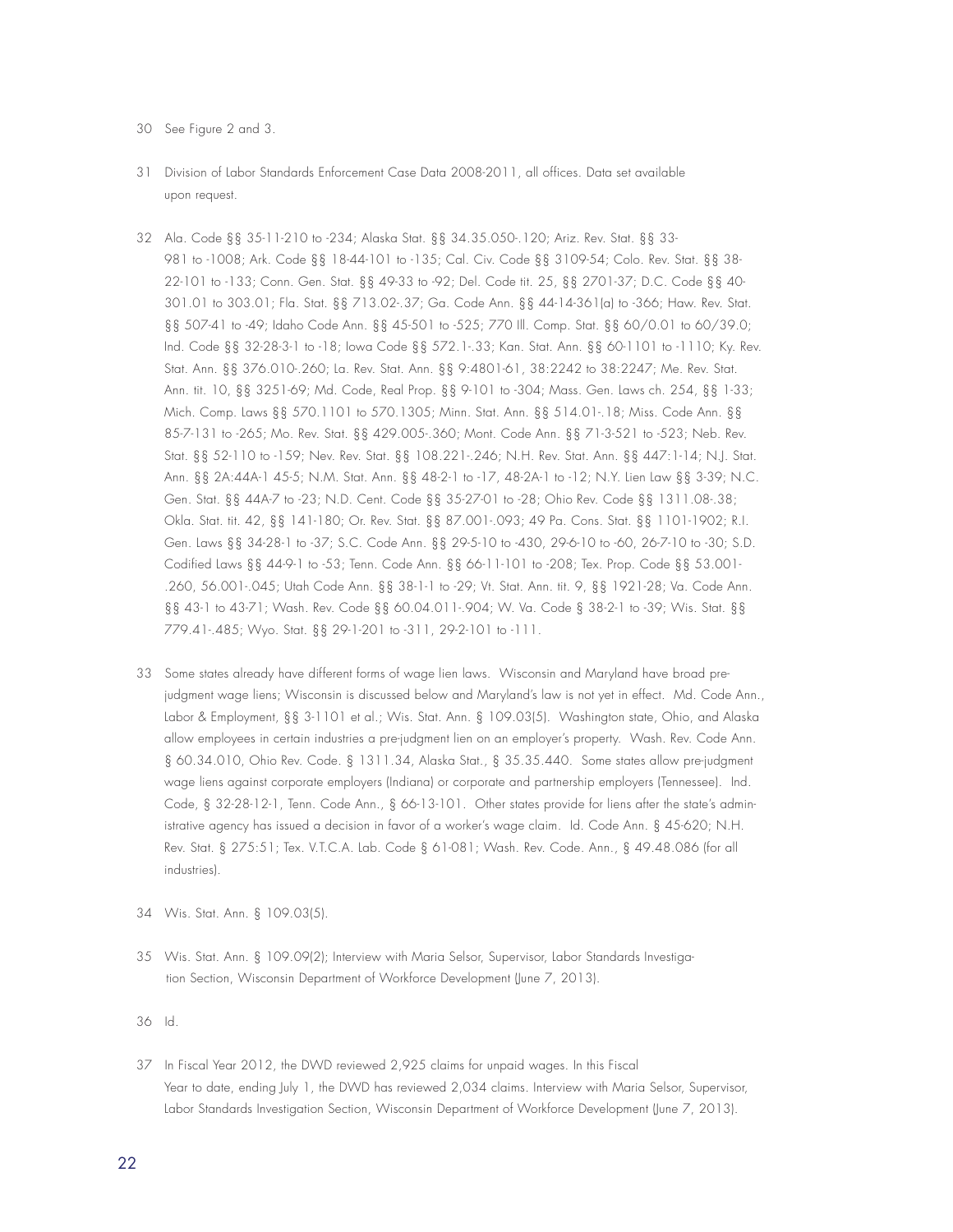- 38 Fifty-eight cases terminated without further action from the Department of Justice. (We infer from lack of data that the claimants settled or dropped their claims, or that the Department of Workforce Development investigated and found no merit.) Thirteen cases were referred to the District Attorney of Wisconsin or the state of the defendant, for which no outcomes are available. Sixty-four cases are pending investigation and await further action.
- 39 Interview with Maria Selsor, WI Department of Justice, June 7, 2013.
- 40 Wis. Stat. Ann. §§ 109.03(5), 109.09(2).
- 41 Jule A. Su, A Report on the State of the Division of Labor Standards Enforcement 37 (2013).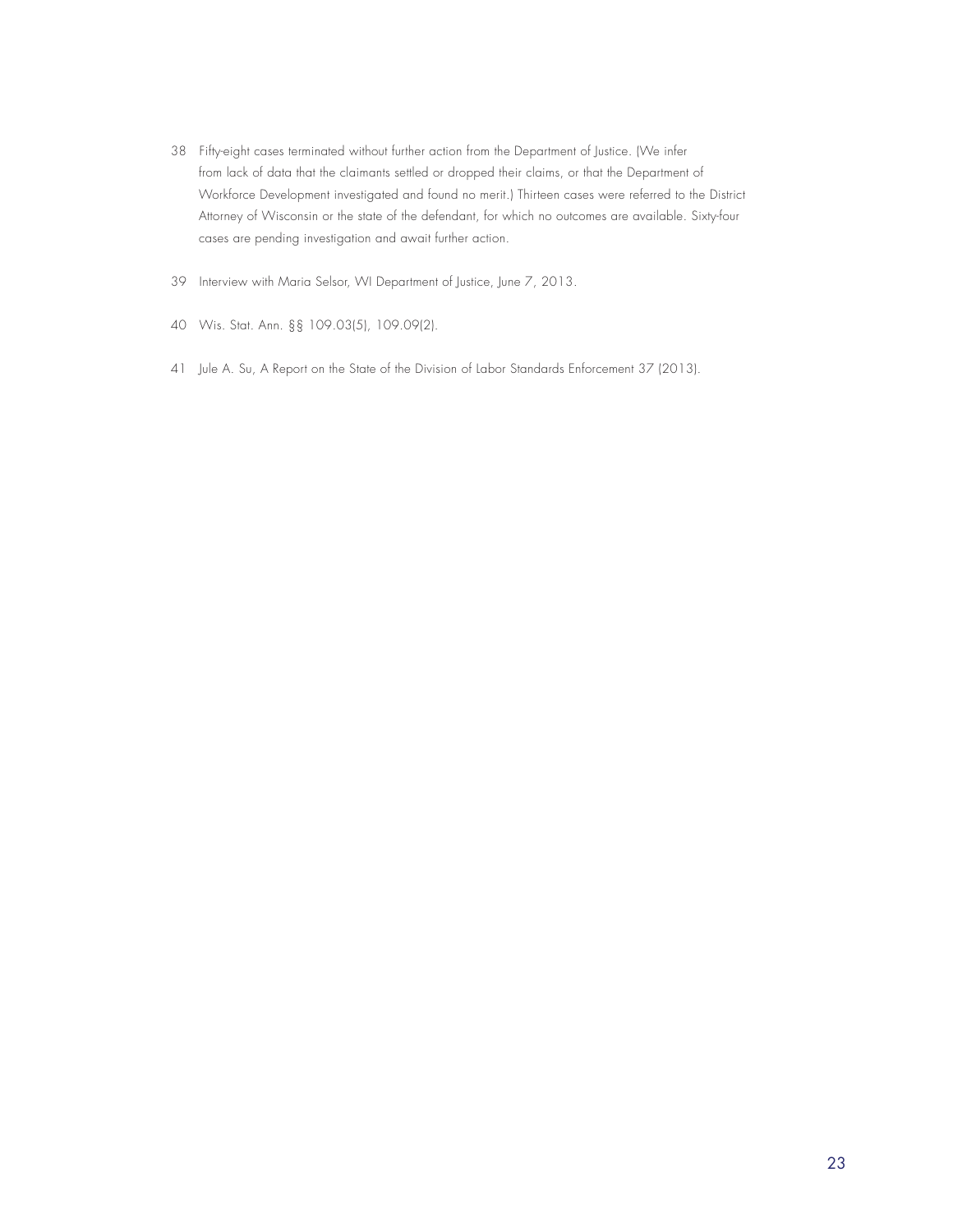# APPENDIX: DATA AND METHODS

Data sets and further technical details describing methods used in this report are available upon request from the authors. With the exception of Figure 1: Total Amount Awarded v. Total Amount Collected by the Judgment Enforcement Unit of DLSE, 2008-2011, all data reflects the authors' analysis of information made available to us through the Public Records Act from California's Division of Labor Standards Enforcement and the Wisconsin Department of Justice.

We analyzed outcomes of 162,096 claims for nearly \$400,000,000 in unpaid wages filed with California's Division of Labor Standards Enforcement during the most recent time period for which data was available, from 2008 to 2011. We also analyzed 18,683 judgments for wages owed originating with the DLSE over the same four years.

Wisconsin law permits workers to file an immediate lien on the employer's property for wages claimed as soon as the claim is filed.<sup>40</sup> For this reason, we predicted claims for wages owed are likely to survive a transfer of employer assets, dissolution or bankruptcy. We analyzed 19,428 wage claims filed with the Wisconsin Department of Workforce Development from 2007 to 2012, which is all Wisconsin wage claim data available. We also analyzed outcomes of all 234 wage liens filed from 2005 through 2012, which reflects all wage lien data readily available.

## COLLECTIONS RATE METHODOLOGY

"Collections" begins when an employee first requests payment and ends when he or she receives an amount that satisfies all parties. This can occur at all points throughout the wage claim process. The great majority of wage disputes are resolved without an administrative hearing. Even fewer result in a hearing decision, and fewer still in a judgment. In order to understand what happens in all wage claims, we calculated collections at all points along the way. This report contains collections rates of:

- 1. All wage claims in California (including settlement conferences, hearings, and de novo review);
- 2. Wages and penalties determined to be due at California DLSE hearings;
- 3. Final judgments in California; and
- 4. Lawsuits filed to enforce Wisconsin wage liens.

Like many other kinds of debt, employers who owe back wages often pay their settlements or wage judgments in installments over a period of years. In evaluating the rate of collections, it is important to evaluate the amount collected as well as the proportion of claims that collect anything at all. For this reason, we used two methods of collection rates where possible. Neither method is more accurate than the other.

### A. METHOD 1: DOLLAR FOR DOLLAR, HOW MUCH OF WHAT'S OWED WAS COLLECTED?

First, we measured the total dollar amounts collected relative to the total dollar amount owed. This method tells us how much was actually returned to workers who filed for unpaid wages. It is a useful method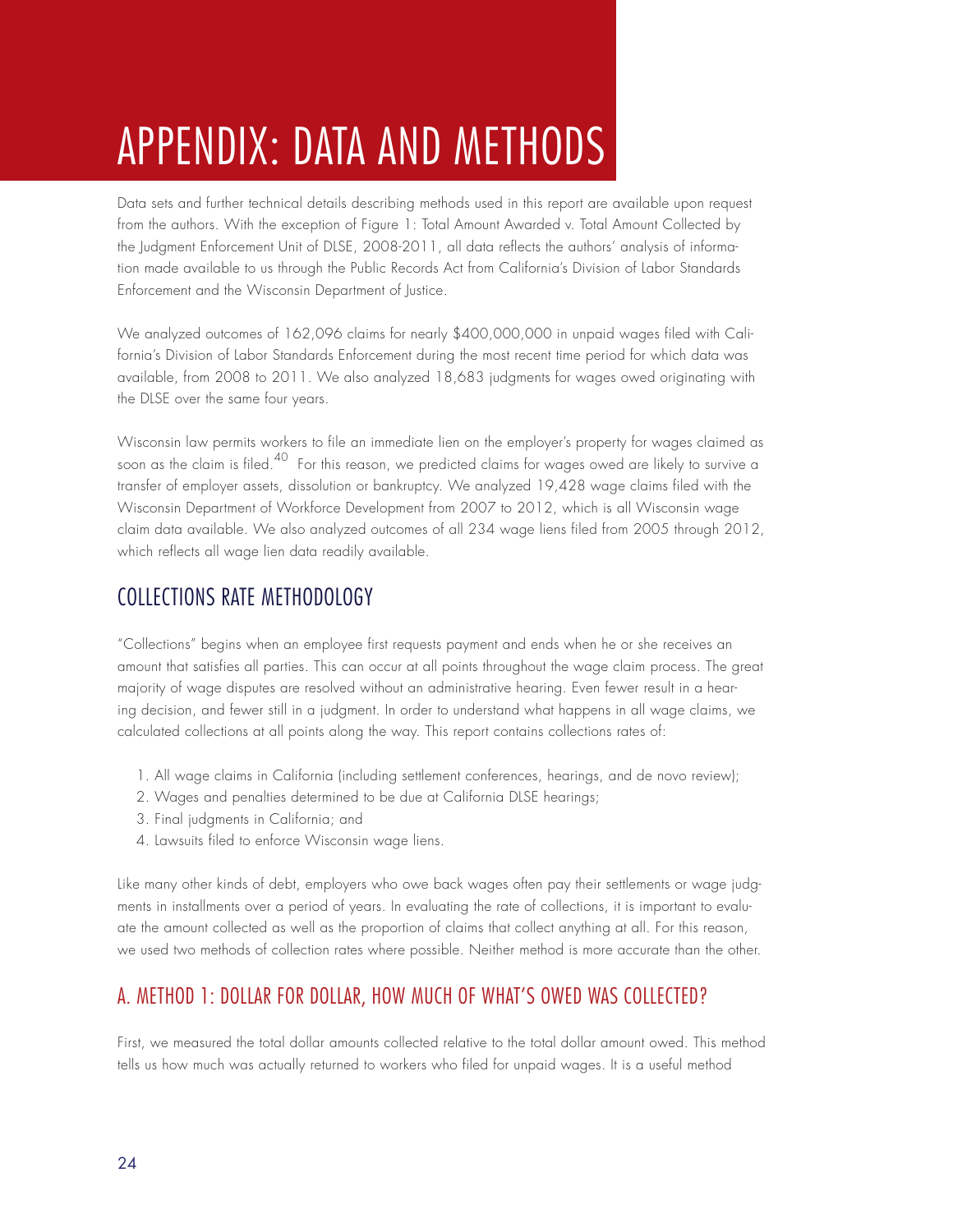when only totals owing and collected are available, but individual case data is not. Its primary drawback is that it conceals the number of cases without payment of any kind.

#### B. METHOD 2: HOW MANY JUDGMENTS ACTUALLY RECOVERED ANYTHING?

Second, we adopted the measure used by the Bureau of State Auditors in its 2004 audit of the Franchise Tax Board, which examines the proportion of claims that collect any payment. This method tells us how many employers refuse to pay at all. Its primary drawback is that it conceals differences between minimally, substantially, or fully paid claims. This method requires individual case-level data.

We received individual case-level data for wage liens filed in Wisconsin and were able to generate collections rates using both methods. Figure 9. Number of Wisconsin Wage Liens Filed Resulting in Recovery of Some Payment, 2005-2013, uses the second method. Figure 10. Amount of Wages Collected Through Wage Liens in Wisconsin, 2005-2013, draws on the first method.

As the following data set descriptions will show, incomplete data in California inhibits our ability to use both methods in all collections rates.

### DIVISION OF LABOR STANDARDS ENFORCEMENT CASE DATA, ALL OFFICES, 2008-2011

We received monthly summaries of total case data across all DLSE offices from 2008 to 2011. We relied upon the following indicators in this report:

- Number of cases opened, closed and pending;
- Number of settlement conferences scheduled, held, settled successfully, referred to a DLSE administrative hearing, or dismissed;
- Number of DLSE hearings scheduled, held or dismissed;
- Number of hearing decisions issued for plaintiff or defendant;
- Number of hearing decisions appealed;
- Total amount of unpaid wages claimed;
- Total amount of unpaid wages collected at all points in the DLSE process;
- Total amount of wages and penalties determined to be due at DLSE hearings;
- Total amount of wages and penalties collected; and
- Average number of days from date of filing an initial claim to the date of a hearing (available only for claims filed in 2008, 2009, and 2010).

We relied on these indicators to calculate the following figures found in this report:

- Figure 5, Amount of 98(a) Hearing Awards vs. Amount Collected, and
- Figure 6, Verified Wages Due vs. Wages Collected.

Without individual case data, we must rely solely upon amounts collected to calculate collections rates and are unable to determine how many claims have received payment.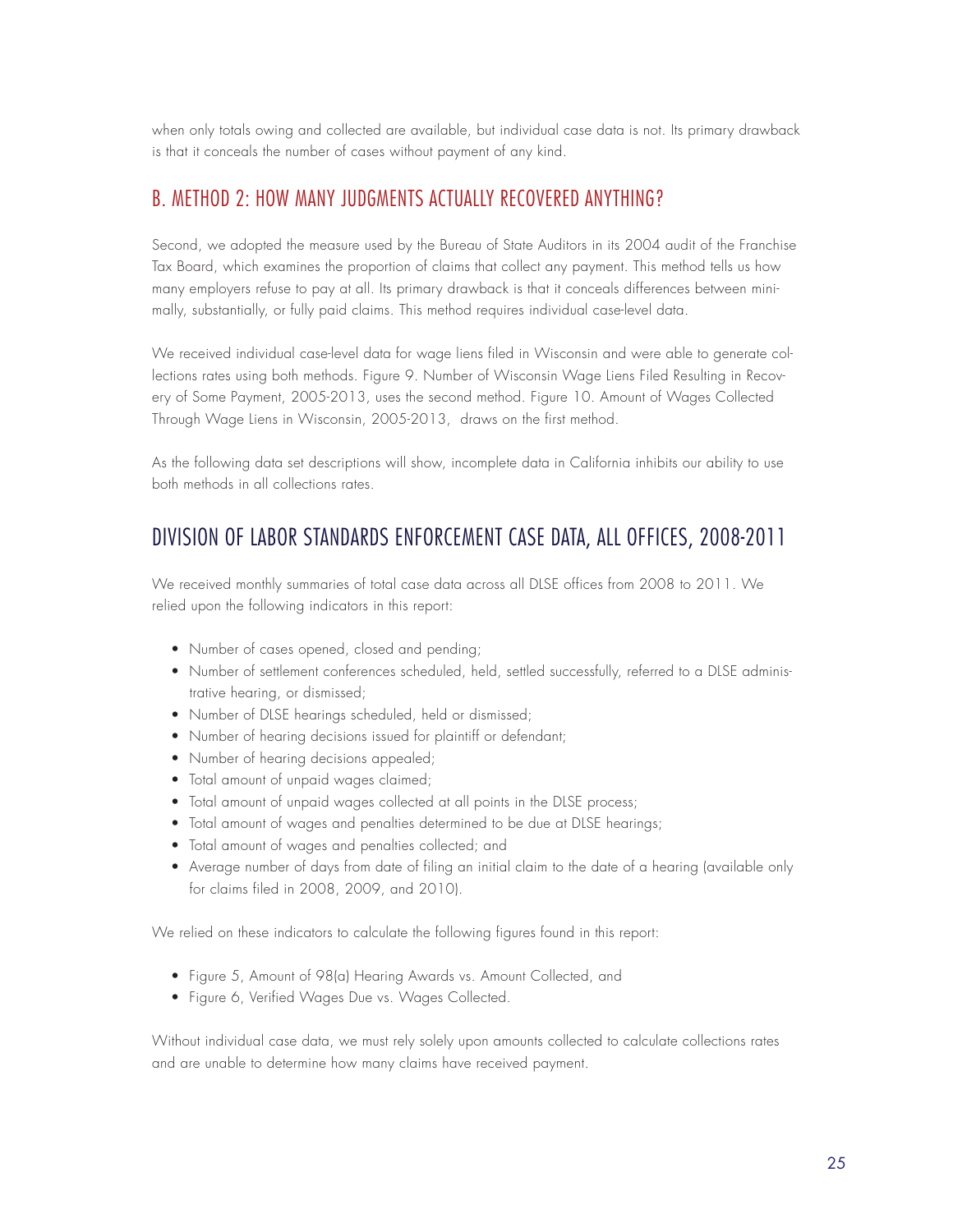# DIVISION OF LABOR STANDARDS ENFORCEMENT JUDGMENT COLLECTIONS DATA, ALL OFFICES, 2008-2011

We analyzed all 18,683 judgments originating with the DLSE between 2008 and 2011 for the following indicators:

- Number of judgments that have collected any payment, full or partial; and
- Status of employer businesses: "Active," "Suspended," "Dissolved," "Cancelled," or "Unknown."

We relied on the entire data set to calculate the following figures:

- Figure 2, Number of Employers Found to Owe Unpaid Wages by DLSE with Non-Active Business Classification;
- Figure 3, Date of Employers' Non-Active Status in Relation to Wage Claim, 2008-2011; and
- Figure 4, Judgments With Any Amount Collected vs. Judgments With No Amount Collected.

Unfortunately, only the number of judgments and individual amounts collected were made available to us. Because we do not know the total nor individual amount of judgments due, we are not able to generate a calculation identical to Figures 5 or 6, which calculate how much of wages and penalties due have been collected.

To analyze the status of employer businesses, we looked up the corporate status of all 1,777 judgments entered in 2011 as a subset of the data to calculate Figure 2: Number of Employers Found to Owe Unpaid Wages by DLSE with Non-Active Business Classification.

### DIVISION OF LABOR STANDARDS ENFORCEMENT JUDGMENT ENFORCEMENT UNIT DATA

In November 2006, the DLSE established its own Judgment Enforcement unit, which is responsible for collecting judgments from the Wage Claims Adjudication Unit and the Bureau of Field Enforcement.<sup>41</sup> We gathered Judgment Enforcement unit data from 2008 to 2011, to get the most comparable case information to the DLSE case data set, for the following indicators:

- Total amount of unpaid wages due in judgments obtained by the DLSE, and
- Total amount of unpaid wages collected on judgments obtained by the DLSE..

We used data provided in the DLSE's annual report to calculate Figure 1, "Total Awards vs. Total Collected by the Judgment Enforcement Unit of the DLSE, 2008-2011."

## WISCONSIN DEPARTMENT OF WORKFORCE DEVELOPMENT WAGE CLAIM DATA, 2007-2012

For Wisconsin wage claim data, we analyzed all 19,428 claims for unpaid wages filed with the Wisconsin Department of Workforce Development between 2007 and 2012, which is all the Wisconsin wage claim data available. We analyzed the case data for the following indicators: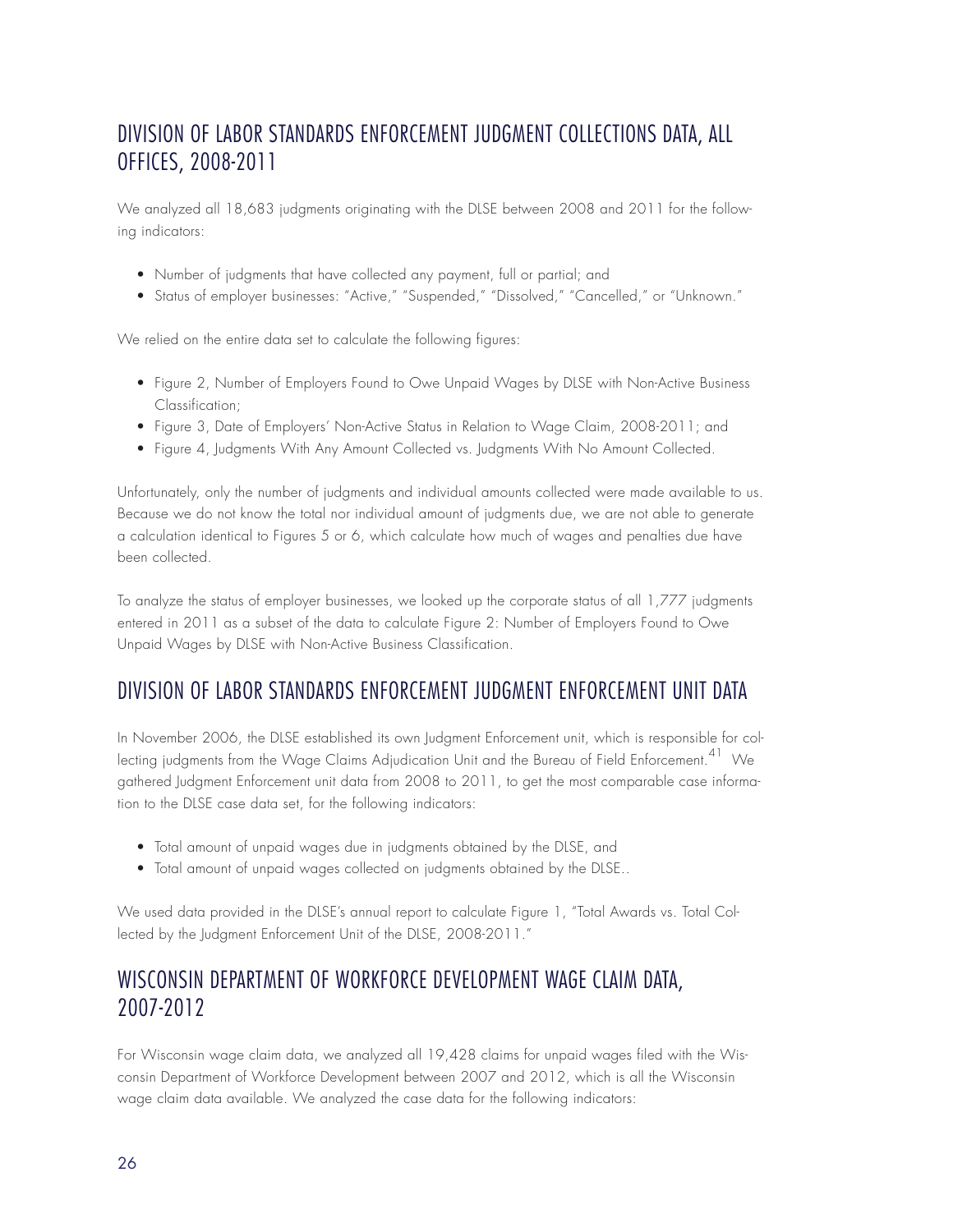- Number of claims filed;
- Number of claims paid in full;
- Number of claims dismissed for lack of merit;
- Number of claims settled; and
- Number of cases referred for litigation.

Unfortunately, wage claim amounts and individual case collections were not made available to us. Because we do not know the amount of unpaid wages claimed nor the number of claims that have collected any payment, we are unable to calculate the rate of collections using either method.

We relied on the data set to calculate Figures 7 and 8: "Wisconsin Wage Claim Outcomes by Case, 2007-2012."

# Wisconsin Department of Justice Wage Liens Filed, 2005-2013

We analyzed all 234 wage liens filed by the Wisconsin Department of Justice at the request of the Department of Workforce Development between 2005 and 2013 to determine the following indicators:

- Individual and total amount of all wage liens filed;
- Number of lawsuits commenced to enforce wage liens; and
- Amounts collected.

To determine the number of lawsuits commenced to enforce wage liens, incongruous reporting required us to infer that the DOJ had commenced action where the database said "lawsuit," "receivership," and/or reported collections.

We relied on these indicators to calculate the following figures:

• Figure 9, Number of Wisconsin Wage Liens Filed Resulting in Recovery of Some Payment, 2005- 2013; and

• Figure 10, Amount of Wages Collected Through Wage Liens in Wisconsin, 2005-2013.

# INTERVIEW PROTOCOL

We conducted in-depth interviews of 50 low-wage workers in California who have attempted to collect their unpaid wages through legal channels. Our interview questionnaire focused on the processes that workers used to try and recover their unpaid wages, and at what stages they encountered difficulty in collecting. After several drafts and pre-testing, the final interview protocol had 39 questions. The interviews lasted up to an hour each. The interviews were conducted following a structured protocol that consisted of a series of largely open-ended questions asked of each respondent.

Interviews were conducted by representatives of non-profit organizations who serve low-wage workers in enforcing their workplace rights in California. Interviews began in April 2013 and concluded in May 2013. Following standard human subjects protocol for interviews of this nature, respondents were guar-